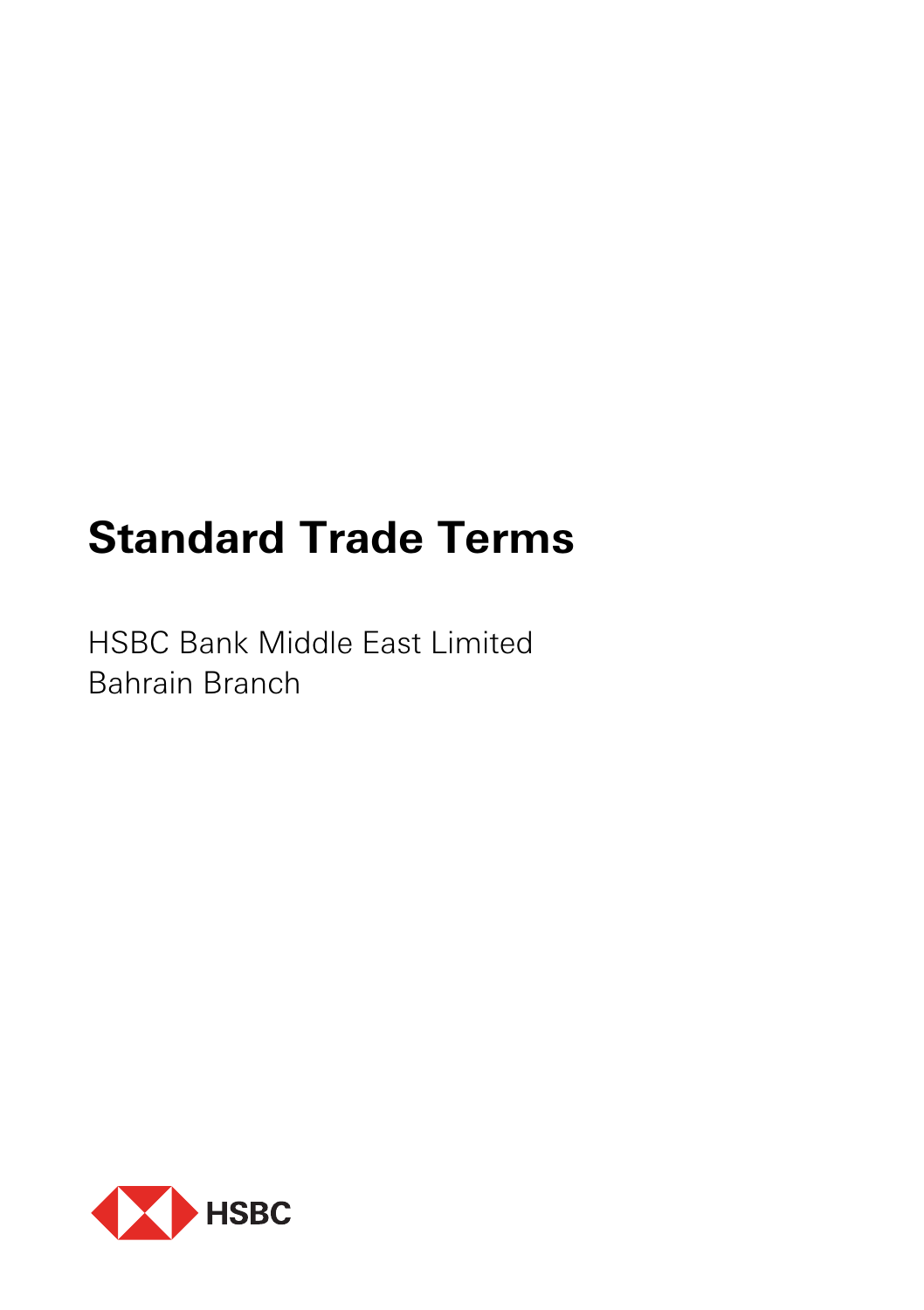# **CONTENTS**

| 1.                                                             | <b>APPLICATION</b>                                           | 3              |
|----------------------------------------------------------------|--------------------------------------------------------------|----------------|
| <b>SECTION 1 - TRADE SERVICES</b>                              |                                                              | 4              |
| 2.                                                             | <b>ICC RULES</b>                                             | 4              |
| 3.                                                             | DOCUMENTARY CREDITS                                          | 4              |
| 4.                                                             | <b>INSTRUMENTS</b>                                           | $\overline{7}$ |
| 5.                                                             | <b>COLLECTIONS</b>                                           | 9              |
| 6.                                                             | <b>FINANCE</b>                                               | 10             |
| 7.                                                             | <b>TRADE FINANCE LOANS</b>                                   | 11             |
| 8.                                                             | APPLICATIONS FOR RELEASE OF GOODS, SHIPPING GUARANTEES       |                |
|                                                                | AND LETTERS OF INDEMNITY                                     | 13             |
|                                                                | <b>SECTION 2 - REIMBURSEMENT, INDEMNITY AND OTHER RIGHTS</b> | 14             |
| 9.                                                             | REIMBURSEMENT AND INDEMNITY                                  | 14             |
| 10 <sub>1</sub>                                                | CASH COLLATERAL                                              | 15             |
| 11 <sub>1</sub>                                                | <b>PLEDGE</b>                                                | 15             |
| 12.                                                            | <b>TRUST RECEIPTS</b>                                        | 16             |
|                                                                | 13. SET-OFF                                                  | 17             |
| 14.                                                            | SUPPLEMENTARY RIGHTS                                         | 17             |
| <b>SECTION 3 - FEES AND PAYMENTS</b>                           |                                                              | 17             |
| 15.                                                            | FEES, COMMISSION, INTEREST AND CHARGES                       | 17             |
| 16.                                                            | <b>PAYMENTS</b>                                              | 18             |
| <b>SECTION 4 - REPRESENTATIONS, UNDERTAKINGS AND SANCTIONS</b> |                                                              | 20             |
| 17.                                                            | REPRESENTATIONS AND WARRANTIES                               | 20             |
| 18.                                                            | UNDERTAKINGS                                                 | 21             |
| 19.                                                            | COMPLIANCE WITH LAWS AND SANCTIONS                           | 23             |
| <b>SECTION 5 - INSTRUCTIONS AND ELECTRONIC PLATFORMS</b><br>25 |                                                              |                |
| 20.                                                            | <b>INSTRUCTIONS</b>                                          | 25             |
| 21.                                                            | <b>PLATFORMS</b>                                             | 26             |
| <b>SECTION 6 - OTHER</b>                                       |                                                              | 27             |
| 22.                                                            | <b>LIMITATION ON LIABILITY</b>                               | 27             |
| 23.                                                            | DISCLOSURE, CONFIDENTIALITY AND PRIVACY                      | 29             |
| 24.                                                            | <b>MISCELLANEOUS</b>                                         | 31             |
| 25.                                                            | <b>GOVERNING LAW AND JURISDICTION</b>                        | 32             |
|                                                                | <b>SECTION 7 - DEFINITIONS AND INTERPRETATION</b><br>32      |                |
| 26.                                                            | DEFINITIONS AND INTERPRETATION                               | 32             |

HSBC Bank Middle East Limited © Copyright. HSBC Bank Middle East Limited 2020 ALL RIGHTS RESERVED.

Issued by HSBC Bank Middle East Limited Bahrain Branch, P.O. Box 57, Manama, Kingdom of Bahrain, licensed and regulated by the Central Bank of Bahrain as a Conventional Retail Bank for the purposes of this promotion and lead regulated by the Dubai Financial Services Authority.V151025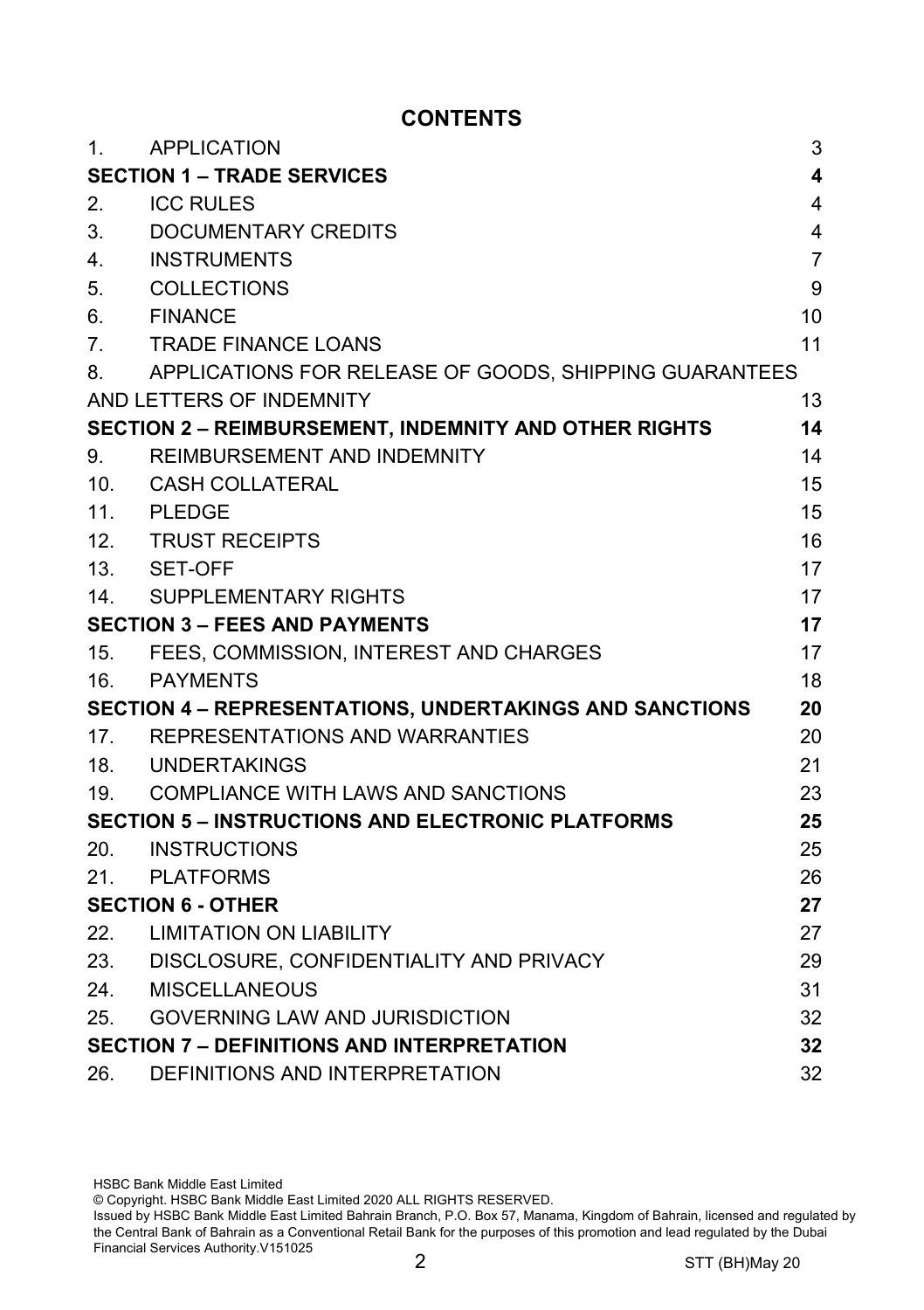# **STANDARD TRADE TERMS (THESE TERMS)**

#### **1. APPLICATION**

1.1 These Terms shall apply to any Trade Service which HSBC may agree to make available or procure at the request of the Customer and shall include any relevant Country Conditions.

1.2 These Terms shall, where applicable, be subject to other terms and conditions in relation to services provided by HSBC to the Customer (including any banking service or account operating agreement) from time to time. In relation to any Trade Service, where any conflict arises between these Terms and any other applicable terms and conditions, the terms and conditions shall apply in the following order of priority:

- (a) the Application;
- (b) the Facility Agreement (if any) and/or any applicable Security Agreement;
- (c) the Country Conditions (if any);
- (d) these Terms; and
- (e) such other terms.

1.3 HSBC does not offer any advice to the Customer in relation to any Trade Service. Whilst HSBC may provide information or express opinions from time to time, such information or opinions are not offered as advice. Before applying for, or accepting, any Trade Service, the Customer shall make such enquiries and assessments as the Customer considers appropriate and the Customer should place no reliance on HSBC to give advice or make recommendations. If the Customer is in doubt of any Trade Service, the Customer should seek independent professional advice.

1.4 Each Trade Service is separate and independent from the Trade Transaction to which such Trade Service relates and HSBC is in no way concerned with, subject to, or bound by, the terms of such Trade Transaction, even if a reference is included in any document relating to that Trade Service.

1.5 HSBC may name, instruct or procure any correspondent bank (including any HSBC Group member) to be the issuing, advising, nominated or confirming bank in respect of any Trade Service (and may restrict such correspondent bank to an HSBC Group member or a correspondent bank acceptable to HSBC) and is authorised to issue a counter-guarantee or counter-SBLC in such form and content as determined by HSBC in favour of the correspondent bank. HSBC may pay to, or receive from any correspondent bank, charges, commissions, fees or other payments.

1.6 Nothing in these Terms shall oblige HSBC to enter into or provide any Trade Service at any time.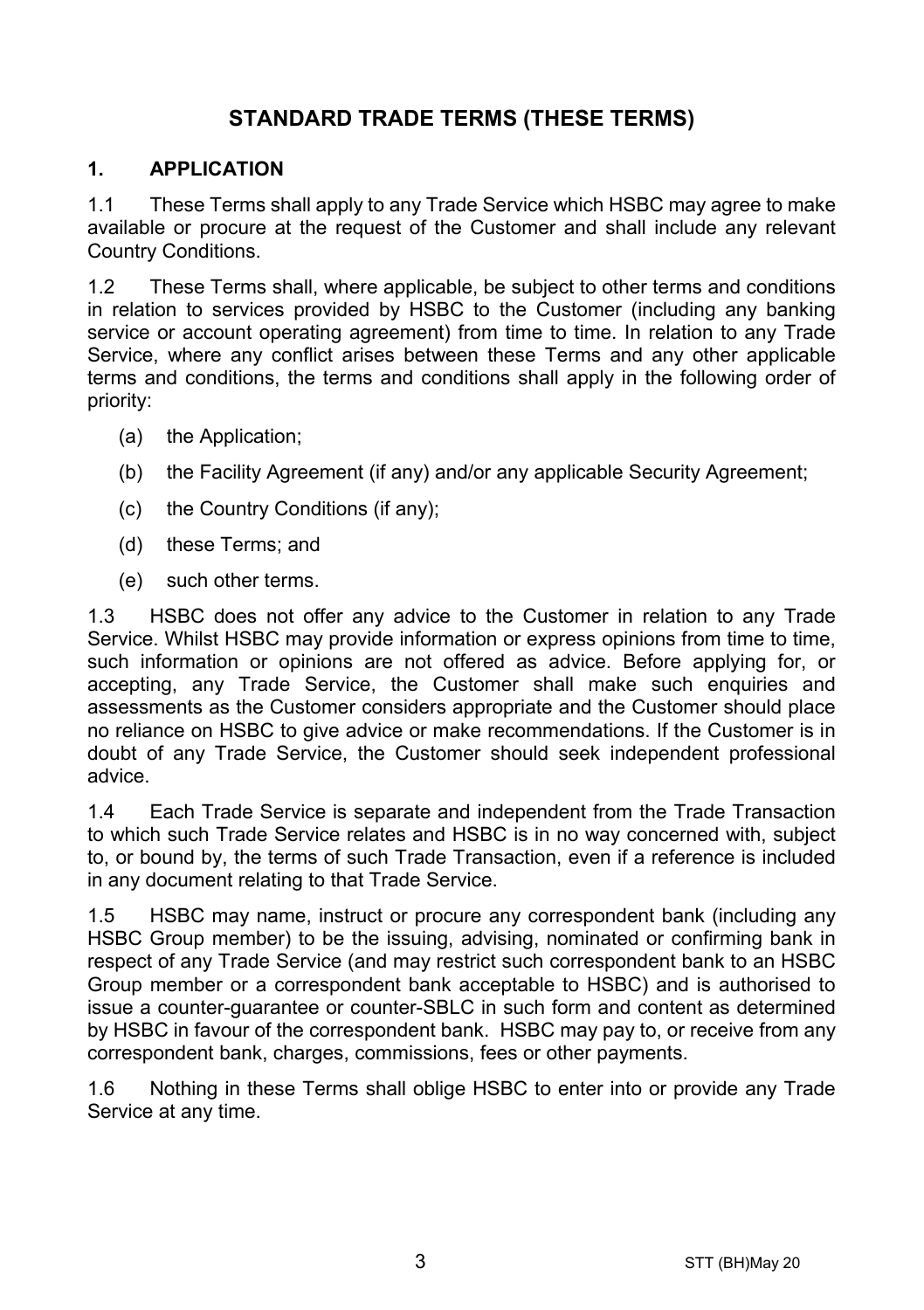# **SECTION 1 – TRADE SERVICES**

#### **2. ICC RULES**

2.1 Unless the Customer otherwise requests (and HSBC agrees with such request):

(a) all Documentary Credits issued by HSBC will be issued subject to the Uniform Customs and Practice for Documentary Credits, 2007 Revision, ICC Publication No. 600 (UCP600) and, if required by HSBC, the Uniform Customs and Practice for Documentary Credits (UCP600) Supplement for Electronic Presentation (eUCP);

(b) all SBLCs issued by HSBC will be issued subject to the International Standby Practices 1998, ICC Publication No. 590 (ISP98);

(c) all bonds and guarantees issued by HSBC will be issued subject to the Uniform Rules for Demand Guarantees, ICC Publication No.758 (URDG 758); and

(d) all Collections will be undertaken subject to the Uniform Rules for Collections 1995, ICC Publication No. 522 (URC 522) and, if required by HSBC, the Uniform Rules for Collections (URC 522) Supplement for Electronic Presentation (eURC),

in each case, as may be revised from time to time (together the ICC Rules), and the rights and obligations of the Customer will be subject to the applicable ICC Rules in addition to these Terms.

2.2 If there is any conflict between any ICC Rule and these Terms, these Terms shall prevail.

#### <span id="page-3-0"></span>**3. DOCUMENTARY CREDITS**

- 3.1 The terms in this Claus[e 3](#page-3-0) apply to any Documentary Credits.
- 3.2 The Customer:
	- (a) undertakes to examine the customer copy of each Documentary Credit issued
	- by HSBC in order to check its consistency with the relevant Application; and
	- (b) agrees to give immediate notice to HSBC of any objection to its contents.

#### **Imports**

3.3 HSBC is authorised to honour and pay any Claim made under a Documentary Credit which appears on its face to comply with its terms and/or any Documents drawn (or purporting to be drawn) and presented under such Documentary Credit in accordance with its terms, without reference to or further authority from the Customer or any other party, and without enquiring whether any Claim has been properly made, and notwithstanding that the validity of any such Claim, or the amount of it, may be in dispute. The Customer accepts any such Claim as conclusive evidence that HSBC was liable to honour and pay it, and any payment made, or any steps taken by HSBC in good faith under or in connection with it, shall be binding on the Customer.

3.4 The presentation of any Documents under a Documentary Credit shall be deemed to be in compliance with the terms of the Documentary Credit if HSBC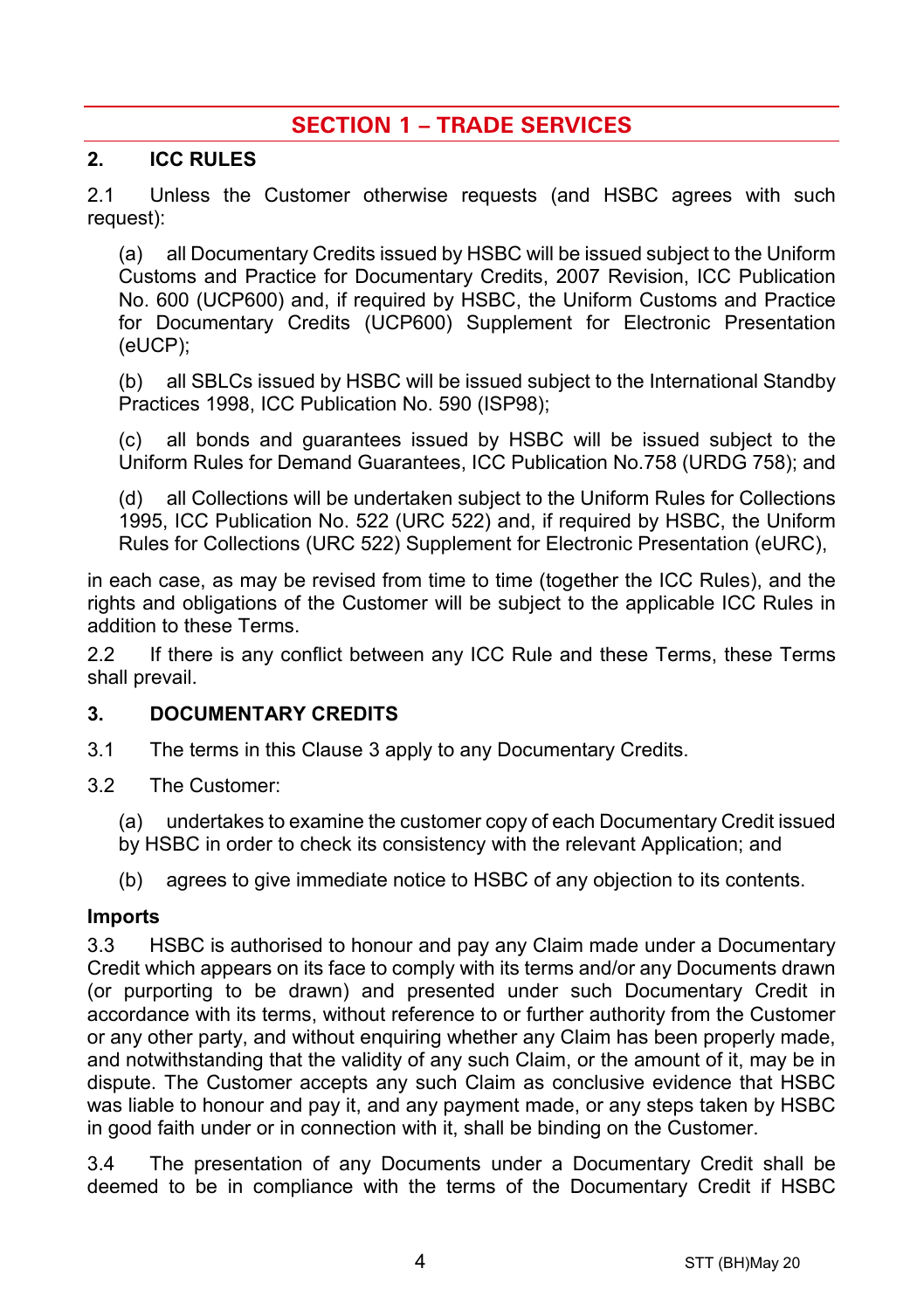determines that they appear to be in order and, taken as a whole, conform with the requirements of the Documentary Credit. The Customer waives all claims against HSBC for any delay that may result in examining such Documents or any failure to identify any discrepancies that may exist.

3.5 Notwithstanding any contrary instruction from the Customer, HSBC may reject any Claim which HSBC determines does not comply with the terms of the relevant Documentary Credit. HSBC is not obliged to notify the Customer or to seek the Customer's waiver of any discrepancy before refusing the Claim. Where HSBC does seek a waiver in respect of any discrepancy, the taking of such action does not oblige HSBC to seek a waiver of any discrepancy at any other time.

3.6 If HSBC notifies the Customer of a discrepancy with respect to a Claim and the Customer requests HSBC and/or its correspondent bank or its agent to:

(a) effect payment under the Documentary Credit, notwithstanding the discrepancy; or

(b) countersign or issue any guarantee or indemnity covering the discrepancy,

the Customer confirms that its reimbursement obligations and the indemnity set out in Claus[e 9](#page-13-0) (*[REIMBURSEMENT AND INDEMNITY](#page-13-0)*) shall apply to such Claim and/or any such guarantee or indemnity.

3.7 HSBC may at any time amend or insert additional terms and conditions into a Documentary Credit as HSBC may consider appropriate, provided that any such amendment or additional terms and conditions shall not increase the Customer Liabilities in relation to such Documentary Credit. HSBC may, subject to the beneficiary's consent, cancel the whole or any unused balance of a Documentary Credit.

3.8 Notwithstanding any instruction in an Application, HSBC may restrict the availability of any Documentary Credit, or any advising or confirming, to its own offices or to any correspondent bank or agent of its choice and, in such case, HSBC may refuse to honour, or make payment for, any Document drawn or purporting to be drawn on any office, bank or other person other than such office, correspondent bank or agent.

3.9 If HSBC effects payment under a Documentary Credit prior to the maturity date of such Documentary Credit:

(a) (in the case where the Documentary Credit beneficiary bears interest) the Customer shall be liable to pay to HSBC the full amount of the Documentary Credit on the maturity date, even if HSBC only paid a discounted amount under the Documentary Credit; and

(b) (in the case where the Customer is required to bear interest under the Documentary Credit pursuant to any other agreement with HSBC) the Customer shall, on the maturity date of such Documentary Credit or such earlier date as may be demanded by HSBC, pay to HSBC the full amount of the Claim together with interest accruing on such Claim for the period from and including the date of HSBC's payment to and including the maturity date, such interest payable in accordance with Clause [15](#page-16-0) [\(FEES, COMMISSION, INTEREST AND CHARGES\)](#page-16-0).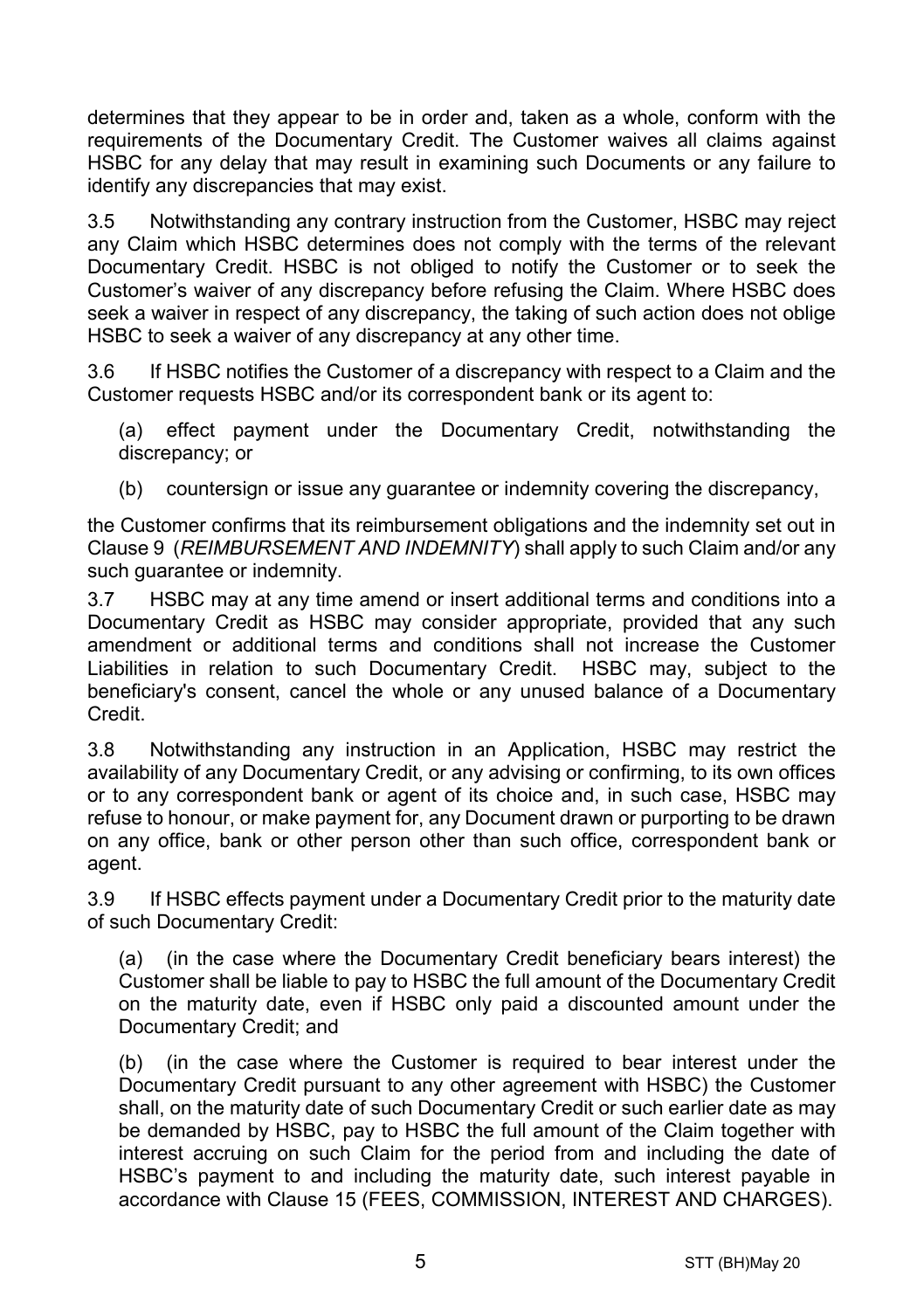3.10 If the terms of a Documentary Credit (whether expressly or impliedly) permits payment to be effected to the beneficiary prior to receipt of the Documents required to be delivered under such Documentary Credit, the Customer shall, on the maturity date of such Documentary Credit or such earlier date as may be demanded by HSBC, pay to HSBC the full amount of the Claim (whether or not the Documents subsequently delivered are compliant with the terms of the Documentary Credit) together with interest accruing on such Claim for the period from and including the date of HSBC's payment to and including the maturity date, such interest payable in accordance with Clause [15](#page-16-0) (*[FEES, COMMISSION, INTEREST AND CHARGES](#page-16-0)*).

3.11 If any Documentary Credit stipulates that certain specific Documents be forwarded by the beneficiary directly to the Customer at or prior to the time the beneficiary makes any Claim, all remaining Documents must be produced to HSBC in respect of any Claim under such Documentary Credit. If the Customer uses the Documents forwarded directly to it to obtain possession of the Goods, HSBC is authorised to accept all Documents presented under such Documentary Credit and pay or accept upon presentation and pay at maturity all Documents drawn in respect of the Goods, notwithstanding any discrepancy or any other matter or thing that might otherwise have relieved or affected the Customer's or HSBC's obligations. The Customer confirms that its reimbursement obligations and the indemnity set out in Clause [9](#page-13-0) (*[REIMBURSEMENT AND INDEMNITY](#page-13-0)*) shall apply to any amount paid by HSBC in respect of such Documentary Credit.

3.12 If any Documentary Credit stipulates that the Goods be insured under insurance policies/certificates containing "Institute Cargo Clauses" or other industry standard clauses, HSBC may accept insurance policies/certificates which contain "American Institute Cargo Clauses" or any other industry standard clauses that HSBC determines appropriate.

3.13 HSBC will not be bound at any time to release any Documents or Goods to the Customer unless the Customer has fully discharged its Customer Liabilities in respect of the Documentary Credit relating to such Documents or Goods.

<span id="page-5-0"></span>3.14 If HSBC issues a Documentary Credit back-to-back (a **Back-to-Back Documentary Credit**) to another Documentary Credit (a **Master Documentary Credit**) the Customer:

(a) acknowledges that its Customer Liabilities in respect of the Back-to-Back Documentary Credit are not dependent or conditional on the performance of the Master Documentary Credit;

(b) unconditionally and irrevocably assigns or transfers absolutely to HSBC all of its payment rights in the Master Documentary Credit;

(c) shall not amend or accept any amendment to the Master Documentary Credit without the consent of HSBC or take any action which might result in HSBC not receiving the full amount under the Master Documentary Credit; and

(d) authorises HSBC to use the Documents presented under the Back-to-Back Documentary Credit to make a Claim under the Master Documentary Credit irrespective of any discrepancies or irregularities in the Documents presented.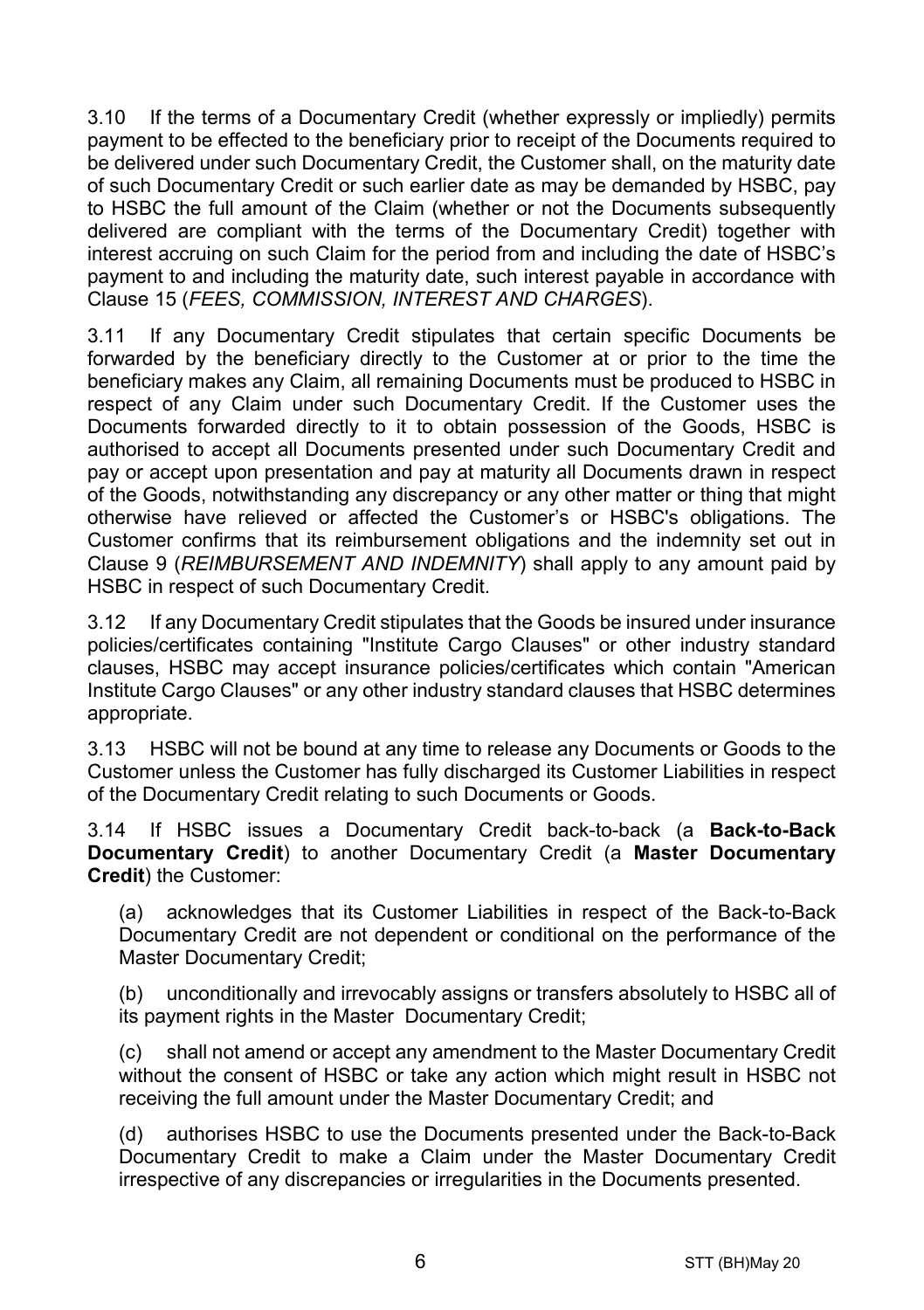3.15 HSBC is not obliged to notify the Customer of any incompatibility between the terms of a Back-to-Back Documentary Credit and the relevant Master Documentary Credit.

# **Exports**

3.16 If HSBC confirms a Documentary Credit or SBLC (whether on a disclosed or undisclosed basis) and payment in full or part is not received by HSBC from the relevant issuing bank, the Customer is only required to reimburse HSBC for amounts not received if the non-payment was due to a Recourse Event. Such reimbursement by the Customer is payable immediately upon HSBC's demand together with any interest payable in accordance with Clause [15](#page-16-0) (*[FEES, COMMISSION, INTEREST](#page-16-0)  [AND CHARGES](#page-16-0)*) and the Customer shall reimburse HSBC for any loss or damage suffered by HSBC as a result of the non-payment.

3.17 HSBC will not be bound by a confirmation (whether on a disclosed or undisclosed basis) and will not be obliged to negotiate a Documentary Credit or SBLC if it is amended without HSBC's consent, the Documents presented do not fully comply with the terms of the Documentary Credit or SBLC, the original Documentary Credit or SBLC is different from the copy of the Documentary Credit or SBLC upon which HSBC based its confirmation, the Customer does not comply with any of its obligations under this Clause [3,](#page-3-0) or if payment in full or part is not received by HSBC (or cannot be accepted by HSBC) from the relevant issuing bank as a result of a Recourse Event.

3.18 If HSBC confirms a Documentary Credit or SBLC on an undisclosed basis, the Customer shall not make a presentation in respect of the Documentary Credit or SBLC to any person other than HSBC and shall promptly provide to HSBC the original Documentary Credit or SBLC, any operative documents and any amendments issued by the relevant issuing bank.

3.19 If HSBC confirms a Documentary Credit or SBLC (whether on a disclosed or undisclosed basis), the Customer:

(a) unconditionally and irrevocably assigns or transfers absolutely to HSBC all of its payment rights in such Documentary Credit or SBLC; and

(b) shall not take any action which might result in HSBC not receiving the full amount under the Documentary Credit or SBLC.

## <span id="page-6-0"></span>**4. INSTRUMENTS**

4.1 The terms in this Clause [4](#page-6-0) apply to any SBLC, demand guarantee (including an avalisation, co-acceptance or acceptance of a Document), bond, counter-guarantee, counter-SBLC, or similar independent payment obligation (including any extension, renewal or amendment of the same)(each an **Instrument**) issued, confirmed or provided by HSBC.

4.2 The Customer:

(a) undertakes to examine the customer copy of each Instrument issued or entered into by HSBC in order to check its consistency with the relevant Application; and

(b) agrees to give immediate notice to HSBC of any objection to its contents.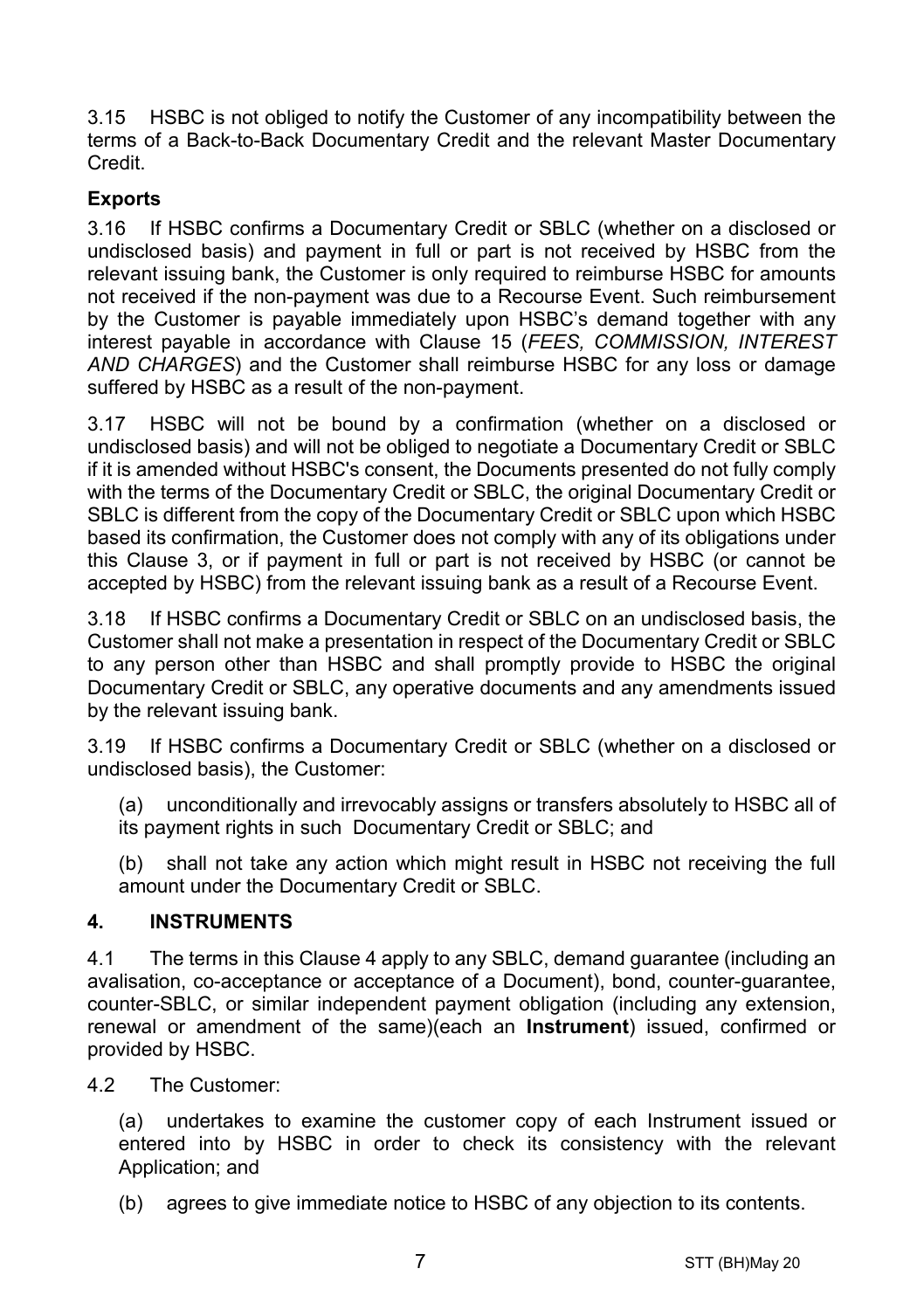4.3 HSBC is authorised to accept, pay or honour any Claim made under any Instrument which appears on its face to comply with its terms, without reference to or further authority from the Customer or any other party, and without enquiring whether any such Claim on HSBC has been properly made, notwithstanding that the validity of any such Claim, or the amount of it, may be in dispute. The Customer accepts any such Claim as conclusive evidence that HSBC was liable to pay or comply with it, and any payment made, or any steps taken by HSBC in good faith under or in connection with it, shall be binding upon the Customer.

4.4 The presentation of any documents under an Instrument shall be deemed to be in compliance with the terms of the Instrument if HSBC determines that they appear on their face to be in order and, taken as a whole, conform with the requirements of the Instrument. The Customer waives all claims against HSBC for any delay that may result in examining such documents or any failure to identify any discrepancies that may exist.

4.5 Notwithstanding any contrary instruction from the Customer, HSBC is entitled to reject any Claim which HSBC determines does not comply with the terms of the relevant Instrument. HSBC is not obliged to notify the Customer or to seek the Customer's waiver of any discrepancy before refusing the Claim. Where HSBC does seek a waiver in respect of any discrepancy, the taking of such action does not oblige HSBC to seek a waiver of discrepancy at any other time.

4.6 If HSBC notifies the Customer of a discrepancy with respect to a Claim and the Customer requests HSBC and/or its correspondent bank or its agent to:

- (a) effect payment under the Instrument, notwithstanding the discrepancy; or
- (b) countersign or issue any guarantee or indemnity covering the discrepancy,

the Customer confirms that its reimbursement obligations and the indemnity set out in Clause [9](#page-13-0) (*[REIMBURSEMENT AND INDEMNITY](#page-13-0)*) shall apply to such Claim and/or any such guarantee or indemnity.

4.7 HSBC may at any time amend or insert additional terms and conditions into an Instrument as HSBC may consider appropriate, provided that any such amendment or additional terms and conditions shall not increase the Customer Liabilities in relation to such Instrument. HSBC may, subject to the beneficiary's consent, cancel the whole or any unused balance of an Instrument.

4.8 Notwithstanding any instruction in an Application, HSBC may restrict the availability of any SBLC, or any advising or confirming, to its own offices or to any correspondent bank or agent of its choice and, in such case, HSBC may refuse to honour, or make payment for, any Document drawn or purporting to be drawn on any office, bank or other person other than such office, correspondent bank or agent.

4.9 If the terms of an SBLC (whether expressly or impliedly) permits payment to be effected to the beneficiary prior to receipt of the documents required to be delivered under such SBLC, the Customer shall, on the maturity date of such SBLC or such earlier date as may be demanded by HSBC, pay to HSBC the full amount of the Claim (whether or not the documents subsequently delivered are compliant with the terms of the SBLC) together with interest accruing on such Claim for the period from and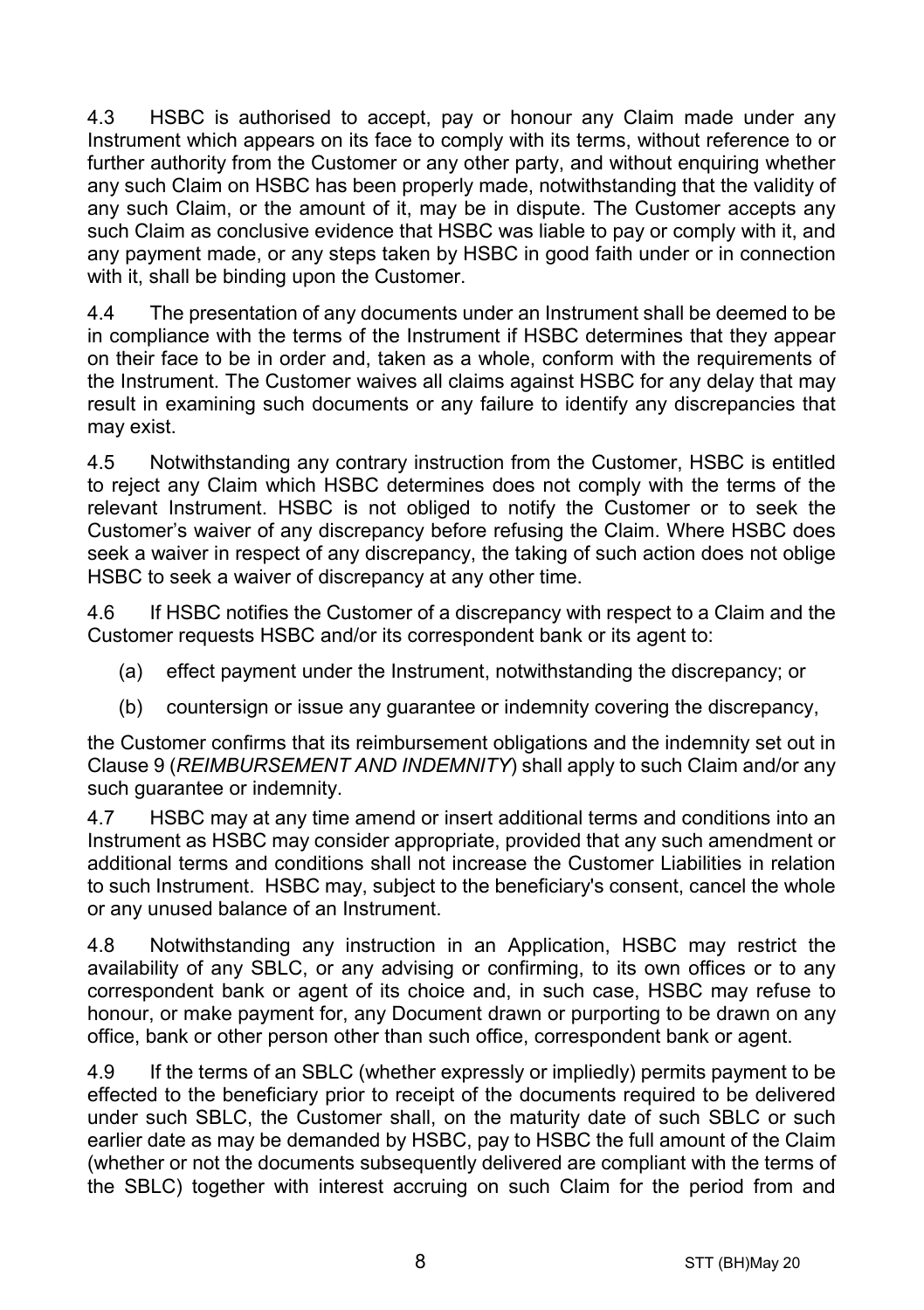including the date of HSBC's payment to and including the maturity date, such interest payable in accordance with Clause [15](#page-16-0) (*[FEES, COMMISSION, INTEREST AND](#page-16-0)  [CHARGES](#page-16-0)*).

4.10 Notwithstanding the foregoing, if the Customer has requested HSBC to issue or arrange for the issuance of an Instrument by a correspondent bank for which a counter-guarantee or counter-SBLC must be issued by HSBC, HSBC may include such terms in the counter-guarantee or counter-SBLC that HSBC considers are required to support the issuance of such Instrument. Without limitation, the validity period and Claim period (if applicable) of the counter-guarantee or counter-SBLC shall be longer than the validity period and Claim period (if applicable) of the Instrument and other terms may be added to reflect the laws under which the Instrument is governed.

4.11 If any Instrument contemplates renewal or extension and the Customer does not advise HSBC at least 5 Business Days prior to the time required for HSBC to provide notice of cancellation as required by the Instrument, HSBC may renew or extend for an additional year or such other term as HSBC may so select. HSBC shall however be under no obligation to issue, extend or renew any Instrument and may at any time:

(a) cancel or revoke any Instrument without prior notice to or authorisation from the Customer if such Instrument or the beneficiary of such Instrument permits cancellation or revocation; or

(b) pay any Instrument without prior notice to or authorisation from the Customer if the Instrument or any relevant law permits or requires payment to be made if such Instrument is cancelled, withdrawn, not extended or not renewed.

4.12 Any cancellation, payment or revocation by HSBC of any Instrument at any time shall be without prejudice to the rights and obligations of HSBC and the Customer under these Terms.

4.13 Unless an Instrument expressly provides that the original Instrument must be presented to HSBC to support a Claim, HSBC may pay and/or comply with any Claim, whether or not the original of the Instrument is presented to HSBC.

4.14 Notwithstanding that the Customer may claim that an Instrument has been reduced, cancelled or terminated, HSBC may determine that, due to the governing law of the Instrument, it is has not been reduced, cancelled or terminated, or HSBC may determine that it is necessary to obtain or require the relevant beneficiary's confirmation of the reduction, release or discharge of HSBC's and/or any correspondent bank's liabilities under such Instrument. Subject to such determination, or until such confirmation is received by HSBC, such Instrument shall not be treated or deemed as reduced, cancelled or terminated.

## <span id="page-8-0"></span>**5. COLLECTIONS**

5.1 The terms in this Claus[e 5](#page-8-0) apply to any Collection transaction.

5.2 If HSBC is requested by the Customer to handle a Collection as the remitting bank, HSBC shall be under no obligation to make any payment to the Customer in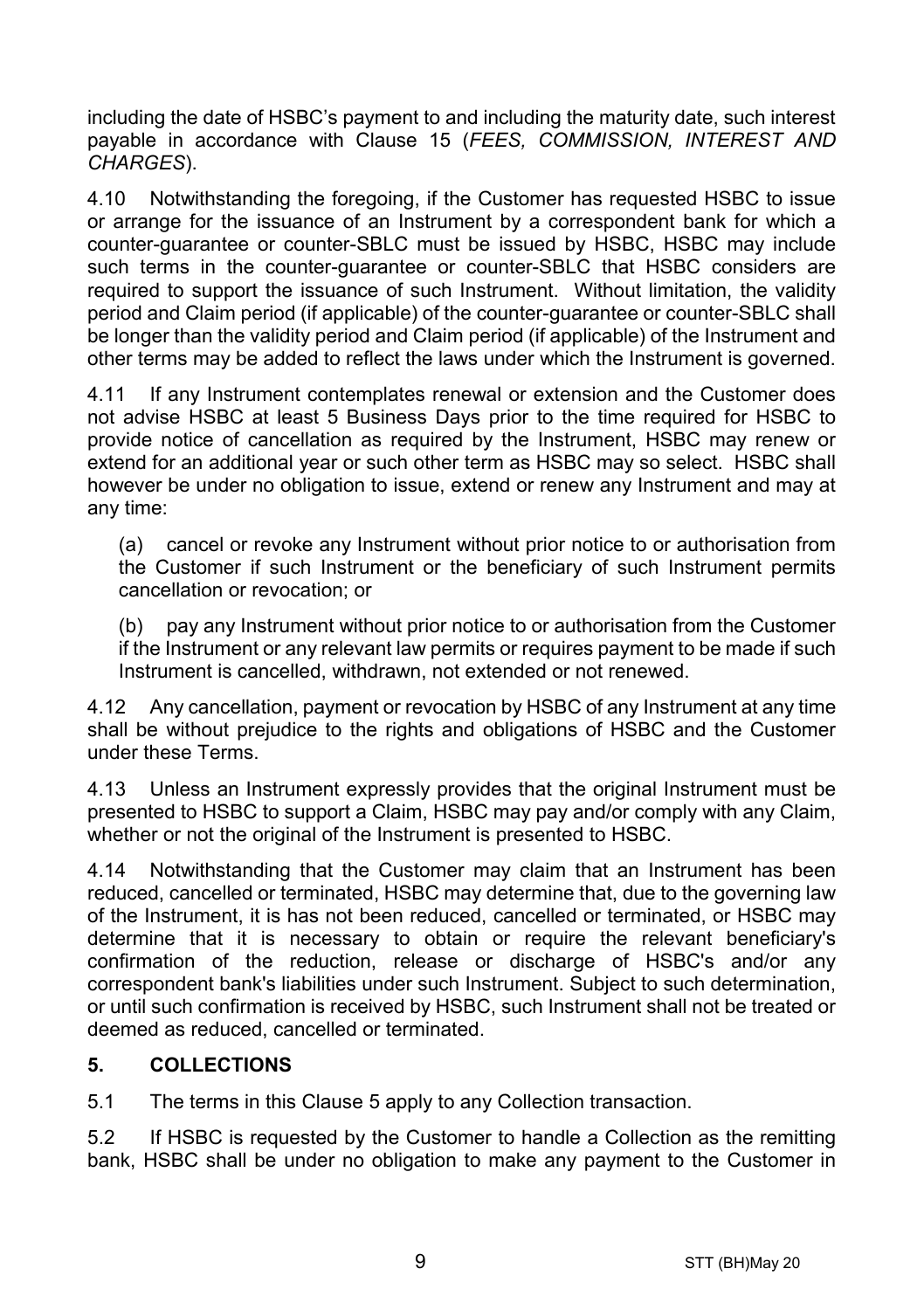respect of the Collection until HSBC has received full payment from the collecting or presenting bank.

5.3 HSBC is not obliged to check the Documents before sending them to the collecting or presenting bank.

5.4 HSBC is not obliged to check the Documents that it receives from a remitting bank.

## <span id="page-9-0"></span>**6. FINANCE**

6.1 The terms in this Clause [6](#page-9-0) apply where HSBC Finances any Document or Documentary Credit.

6.2 Upon HSBC Financing a Document or Documentary Credit, the Customer unconditionally and irrevocably:

(a) transfers ownership of the Document or Documentary Credit to HSBC and undertakes to endorse the relevant Document in favour of HSBC (if not already endorsed in favour of HSBC as a condition to such Finance) and deliver the original endorsed Document to HSBC;

(b) assigns or transfers absolutely to HSBC all of its rights to receive the proceeds of such Documentary Credit or Document; and

(c) assigns or transfers absolutely to HSBC all of its rights, title and interest in the associated underlying receivable (and related rights and proceeds) (if any) arising from the underlying Trade Transaction,

and where the amount of the Finance was calculated by applying an advance rate to the face value of the Document or Documentary Credit, upon receipt by HSBC of any proceeds of that Document or Documentary Credit in excess of the amount of the Finance, HSBC shall pay those proceeds to the Customer (after deducting any outstanding Customer Liabilities).

6.3 If HSBC has Financed a Document or Documentary Credit and payment in full or part is not received by HSBC for any reason (or cannot, for any reason whatsoever, be accepted by HSBC) from the relevant issuing bank, confirming bank, collecting bank, presenting bank, drawee or obligor (as applicable), then unless otherwise agreed in writing by HSBC:

- (a) such Trade Service is provided with full recourse against the Customer; and
- (b) the Customer is required to reimburse HSBC for amounts not received.

Such reimbursement is payable immediately upon HSBC's demand together with any interest payable in accordance with Clause [15](#page-16-0) (*[FEES, COMMISSION, INTEREST](#page-16-0)  [AND CHARGES](#page-16-0)*) and the Customer shall reimburse HSBC for any loss or damage suffered by HSBC as a result of the non-payment.

6.4 If HSBC has agreed to Finance a Document or Documentary Credit on a nonrecourse basis and payment in full or part is not received by HSBC (or cannot be accepted by HSBC) from the relevant issuing bank, confirming bank, collecting bank, presenting bank, drawee or obligor (as applicable), the Customer is only required to reimburse HSBC for amounts not received if the non-payment was due to a Recourse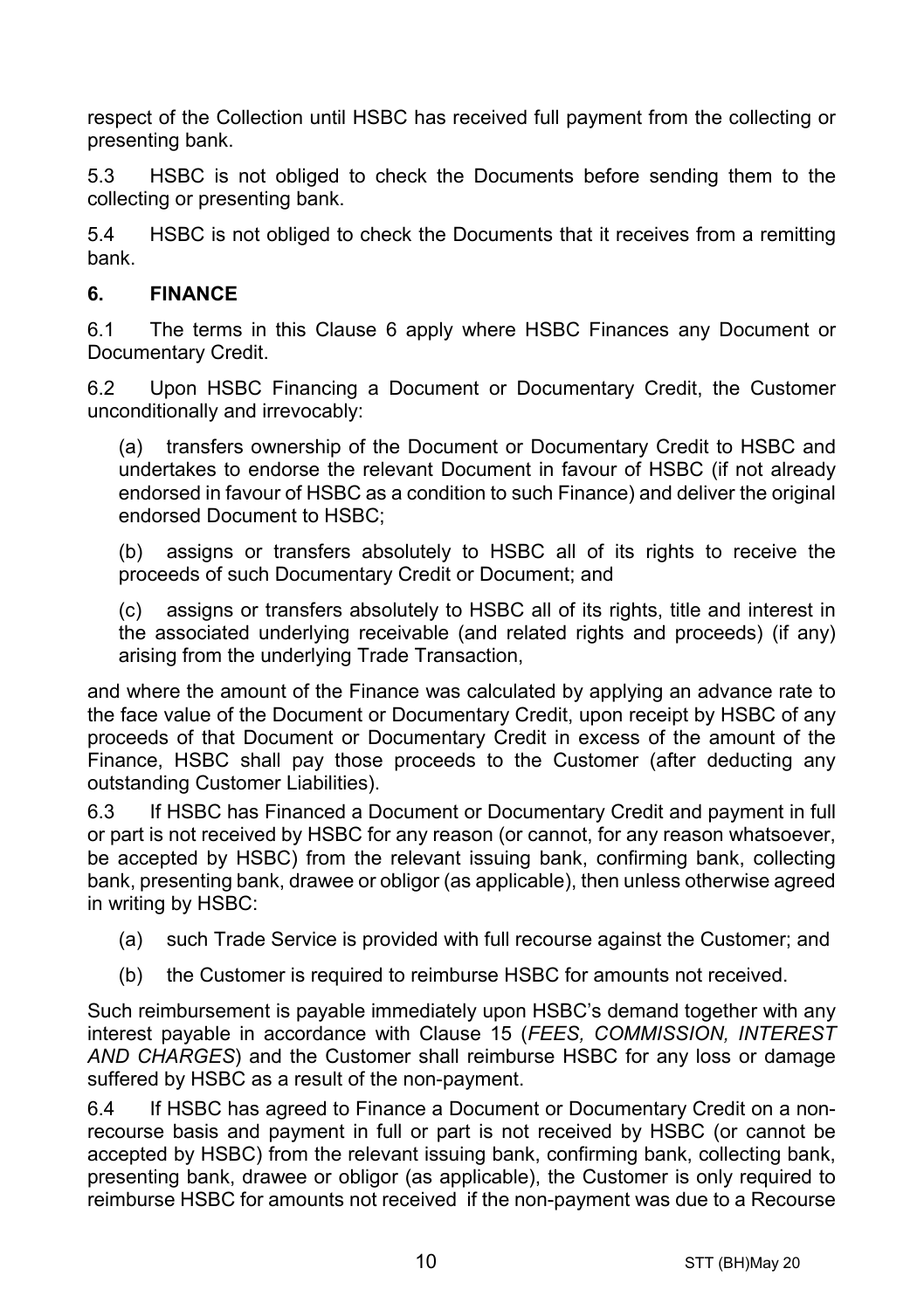Event. Such reimbursement is payable immediately upon HSBC's demand together with any interest payable in accordance with Clause [15](#page-16-0) (*[FEES, COMMISSION,](#page-16-0)  [INTEREST AND CHARGES](#page-16-0)*) and the Customer shall reimburse HSBC for any loss or damage suffered by HSBC as a result of the non-payment.

6.5 Where HSBC has Financed a Document or Documentary Credit, HSBC may at its discretion:

(a) take conditional acceptances and/or acceptances for honour and/or to extend the due date for payment in relation to any such Document or Documentary Credit;

(b) accept payment from any drawee or acceptor before maturity under rebate or discount;

(c) accept part payment before maturity and deliver a proportionate part of the Goods to any drawee or acceptor of such Document or Documentary Credit or the consignee of the related Goods;

(d) at the request of any drawee, delay presentation of such Document or Documentary Credit for payment or acceptance without affecting the liability of the Customer to HSBC in respect of such Document or Documentary Credit;

(e) give an indemnity against any loss arising from any discrepancies in order to obtain acceptance or payment of a Document and the Customer confirms that its reimbursement obligations and the indemnity set out in Clause [9](#page-13-0) (*[REIMBURSEMENT AND INDEMNITY](#page-13-0)*) shall apply to any such indemnity; and

(f) institute proceedings and take steps for the recovery from the acceptors or endorsers of any such Document or Documentary Credit of any amount due in respect of such Document or Documentary Credit, despite HSBC having debited the bank account of the Customer with the amount of such Document or Documentary Credit.

## <span id="page-10-0"></span>**7. TRADE FINANCE LOANS**

7.1 The terms in this Clause [7](#page-10-0) apply to any Trade Finance Loans which HSBC may provide to the Customer from time to time.

7.2 Subject to the terms of any applicable Facility Agreement which may apply, any Trade Finance Loan which HSBC provides to the Customer shall be on an uncommitted basis and HSBC may terminate or cancel such Trade Finance Loan at any time without providing reasons to the Customer.

7.3 Interest shall accrue on the Trade Finance Loan and shall be payable in accordance with Clause [15](#page-16-0) (*[FEES, COMMISSION, INTEREST AND CHARGES](#page-16-0)*).

7.4 The Customer shall repay each Trade Finance Loan together with accrued interest and any outstanding fees, commissions, charges and expenses incurred by HSBC on demand unless HSBC agrees otherwise in writing. In any event the Customer shall repay a Trade Finance Loan no later than:

(a) its maturity date;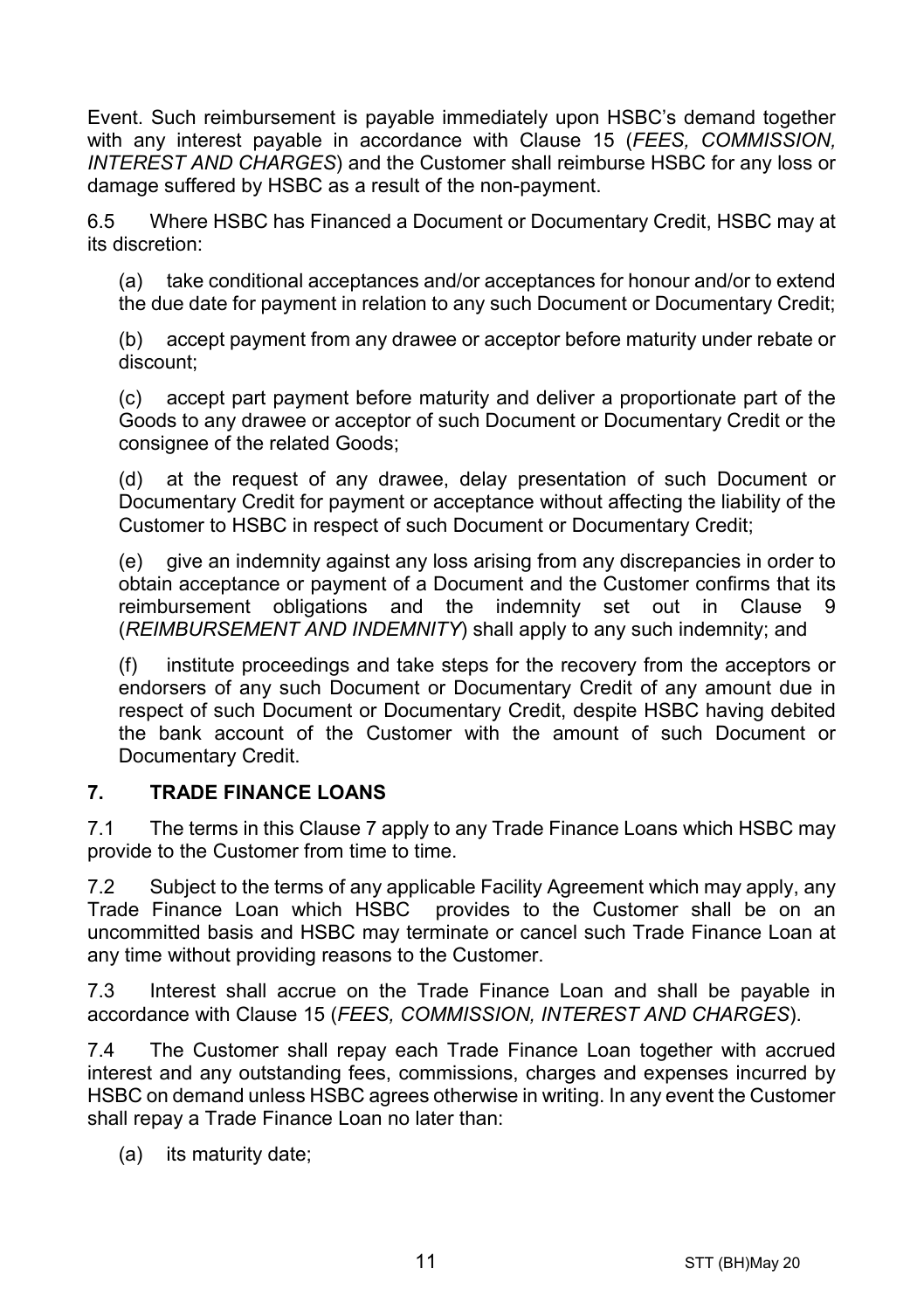(b) if it is for financing goods or services, the date on which the Customer receives the proceeds of sale of those goods or services (in full or part); and/or

(c) if it is for the financing of a debt owed to the Customer, the date on which the Customer receives payment of the debt (in full or part),

and, upon the request of HSBC, the Customer will arrange for all monies payable to the Customer under or in connection with the relevant Trade Transaction to be paid directly to a bank account as specified by HSBC to be used towards the repayment of that Trade Finance Loan and any other outstanding Customer Liabilities.

7.5 If a Trade Finance Loan is due for repayment on a day when the Customer is entitled to make a drawing under another Trade Finance Loan, HSBC may require:

(a) the amount of the Trade Finance Loan that is to be repaid to be deducted from the amount of the drawing to be made; and

(b) only the difference in amounts (if any) to be paid to the Customer.

7.6 Where the Customer requests a Trade Finance Loan and it is to be backed by a Documentary Credit or a confirmed purchase order, pro-forma invoice or such other supporting document specified in the Application, the Customer shall, at or before the time when the Customer submits the Application for that Trade Finance Loan, lodge with HSBC the original Documentary Credit (including all amendments (if any)) or a copy of the confirmed purchase order, pro-forma invoice or other such supporting document referred to in the Application (as applicable), in each case in the format required by HSBC (the **Supporting Document**).

7.7 Where HSBC provides to the Customer a Trade Finance Loan backed by a Supporting Document, the Customer shall:

(a) only use the proceeds of that Trade Finance Loan for the purpose of purchasing, producing, processing, manufacturing, storing, insuring and/or preparing for the sale or shipment of the Goods referred to in the Supporting Document;

(b) not accept any amendment to or cancellation of the Supporting Document without HSBC's prior written consent;

(c) promptly notify HSBC if the value of the relevant Goods or the proceeds due under the Supporting Document at any time falls below the amount of the Trade Finance Loan;

(d) promptly notify HSBC if the relevant Goods are not shipped in accordance with the terms of the Supporting Document;

(e) where the Supporting Document is a Documentary Credit, present all Documents to HSBC in strict compliance with the terms and conditions of the Documentary Credit before the expiry of the time limit(s) prescribed in the Documentary Credit; and

(f) where the Supporting Document is not a Documentary Credit, promptly following shipment of the relevant Goods, provide HSBC with the invoice and other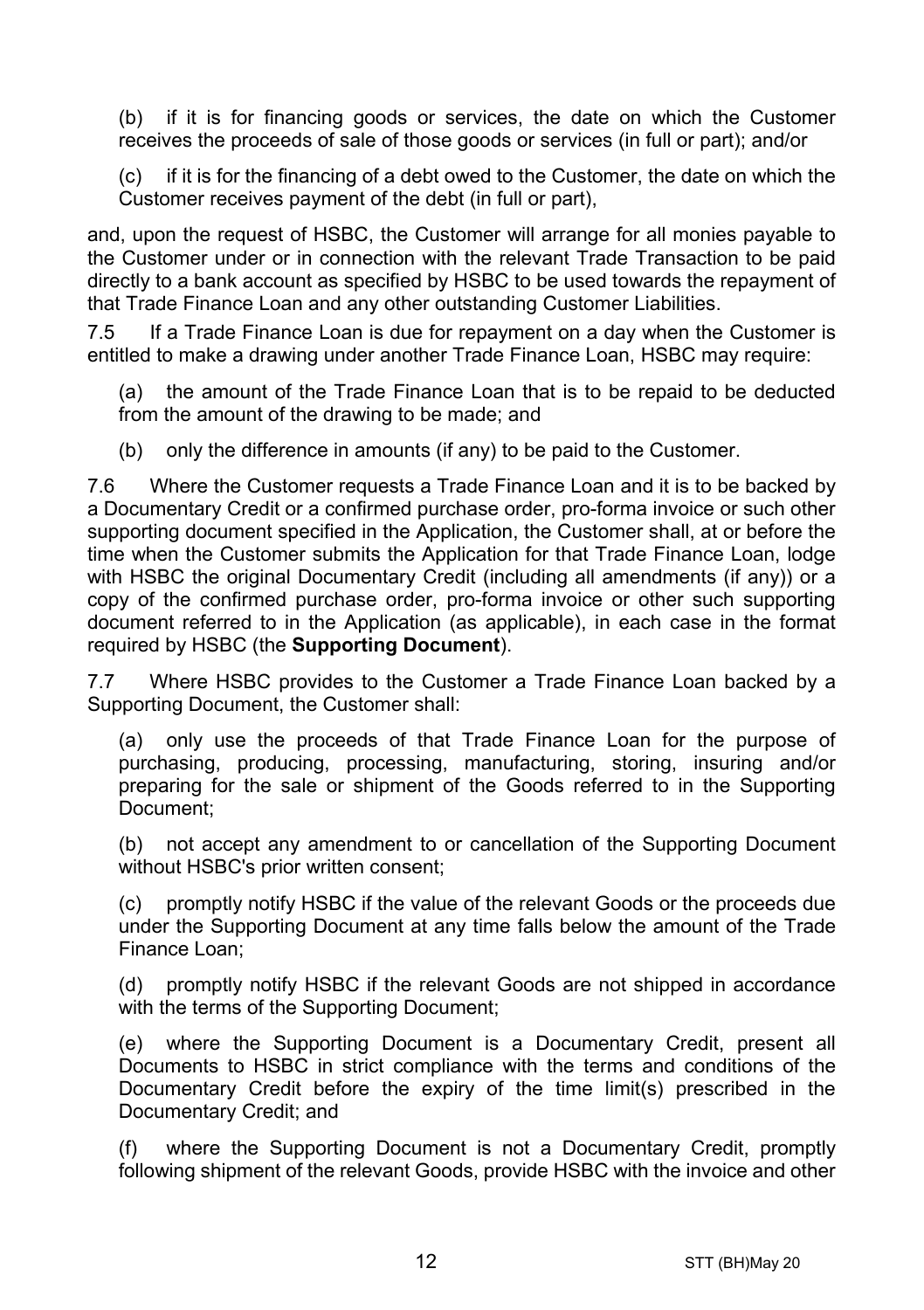documents evidencing that the relevant Goods have been supplied to the relevant buyer in accordance with the terms and conditions of the relevant sales contract.

7.8 Where HSBC provides to the Customer a Trade Finance Loan backed by a Documentary Credit and HSBC presents the required Documents to the issuing bank for payment or approval and/or HSBC Finances that Documentary Credit or any Document presented under that Documentary Credit, HSBC is authorised to apply the proceeds of the Documentary Credit or the amount of the Finance towards the repayment of that Trade Finance Loan and any other outstanding Customer Liabilities (including accrued interest).

#### <span id="page-12-0"></span>**8. APPLICATIONS FOR RELEASE OF GOODS, SHIPPING GUARANTEES AND LETTERS OF INDEMNITY**

8.1 The terms in this Clause [8](#page-12-0) apply to any Application for the release of Goods, shipping quarantee or letter of indemnity.

8.2 If the Customer requests HSBC to sign or countersign any letter of indemnity or shipping guarantee or (as the case may be) sign, endorse or release any air waybill, bill of lading, parcel post receipt or delivery order (collectively, the **Transport Documents**) to facilitate the release of Goods:

(a) HSBC is authorised (but not obliged):

(i) to honour any Claim (including the acceptance of any Document presented) made under any Documentary Credit, Collection or Document relating to any released Goods and to pay the invoiced amount of the Goods or the value of the Goods (whichever is higher) without examining any of the presented Documents and whether or not aware of any discrepancies; and

(ii) to utilise any Transport Documents in HSBC's possession for the redemption of any letter of indemnity or shipping guarantee; and

(b) the Customer shall promptly accept any Document presented for the payment of the relevant Goods (whether discrepant or not) and shall indemnify HSBC and each other Indemnified Party in accordance with Clause [9.2](#page-13-1) (*[REIMBURSEMENT](#page-13-0)  [AND INDEMNITY](#page-13-0)*).

8.3 Goods and/or Documents are released to the Customer for the purpose of taking delivery of and selling the Goods.

8.4 HSBC may compromise, settle, pay or resist any Claim arising from or in connection with the issuance of any letter of indemnity or shipping guarantee or HSBC signing, endorsing or releasing any Transport Document in such manner as HSBC determines appropriate, without releasing the Customer's obligation and liability to reimburse and indemnify HSBC hereunder.

8.5 The Customer shall redeem and deliver each letter of indemnity or shipping guarantee (if any) to HSBC for cancellation immediately upon receipt of the relevant original Transport Documents.

8.6 The Customer agrees that its Customer Liabilities in respect of a letter of indemnity or shipping guarantee shall continue and shall not be reduced until such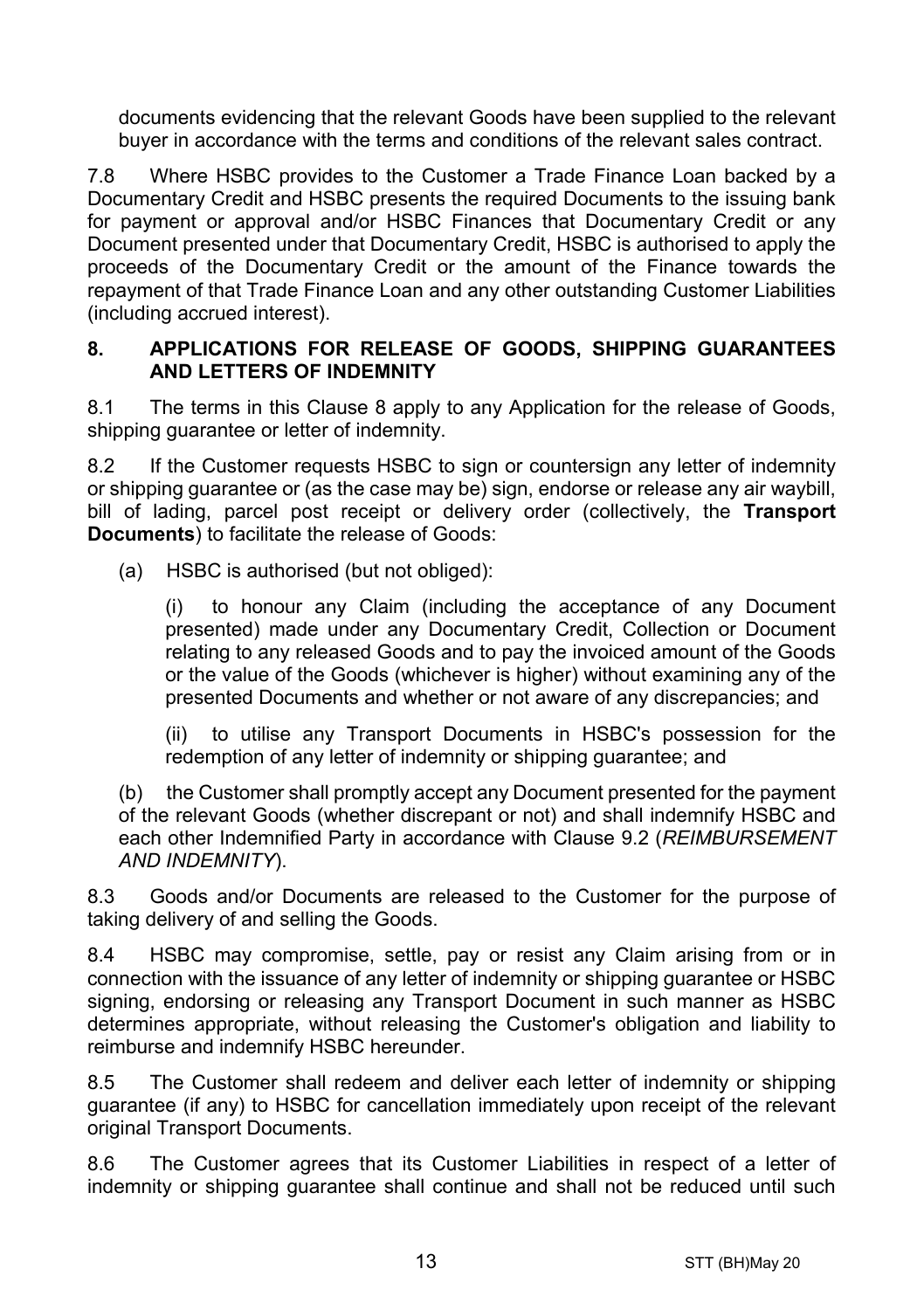letter of indemnity or shipping guarantee has been returned to HSBC and HSBC has been released from all its liabilities under such letter of indemnity or shipping guarantee.

# **SECTION 2 – REIMBURSEMENT, INDEMNITY AND OTHER RIGHTS**

# <span id="page-13-0"></span>**9. REIMBURSEMENT AND INDEMNITY**

9.1 The Customer shall upon demand reimburse or pay to HSBC all sums paid (in whatever manner) or due to be paid by HSBC to any person in respect of any Trade Service and shall upon demand pay to HSBC all sums owing at any time by the Customer to HSBC including any principal, interest, commissions, fees, Increased Costs, taxes, customs duties and charges in respect of such Trade Services and any costs and expenses incurred by HSBC in connection with providing such Trade **Services** 

<span id="page-13-1"></span>9.2 The Customer shall indemnify HSBC, each HSBC Group member, and their officers, employees and delegates (each, an **Indemnified Party**) on demand against all direct, indirect and consequential liabilities and losses, payments, damages, demands, claims, expenses and costs (including legal fees and fees, claims, demands and liabilities from a beneficiary or any other person on a full indemnity basis), proceedings, actions and other consequences (collectively, the **Losses**) which any Indemnified Party may suffer, sustain or incur under or in connection with any Trade Service and the enforcement of its rights under these Terms (except where any such Loss is caused by the Indemnified Party's fraud, gross negligence or wilful misconduct). The Customer shall on demand pay to the Indemnified Party the full amount of the Losses.

9.3 The Customer shall, upon request by any Indemnified Party, forthwith appear and defend at the Customer's own cost and expense any action which may be brought against such Indemnified Party in connection with any Trade Service and to provide such assistance as such Indemnified Party may reasonably require.

9.4 HSBC may, at any time and without notice, debit from any bank account which the Customer holds with any HSBC Group member, or deduct from any proceeds held or received by HSBC which are due to the Customer, any Customer Liabilities outstanding at that time (even if such debit or deduction would cause the relevant bank account to become overdrawn).

9.5 The indemnities contained in these Terms shall not be in any way discharged or diminished, nor shall the liability of the Customer be affected by reason of HSBC or any person from time to time, varying, realising or releasing any of the same, or granting any time, indulgence or concession or compounding with any person, or concurring in accepting or varying any compromise, arrangement or settlement, or omitting to claim or enforce payment, or determining, varying, reducing or extending the terms of any Trade Service, or by anything done or omitted which, but for this provision, might operate to discharge or otherwise exonerate the Customer.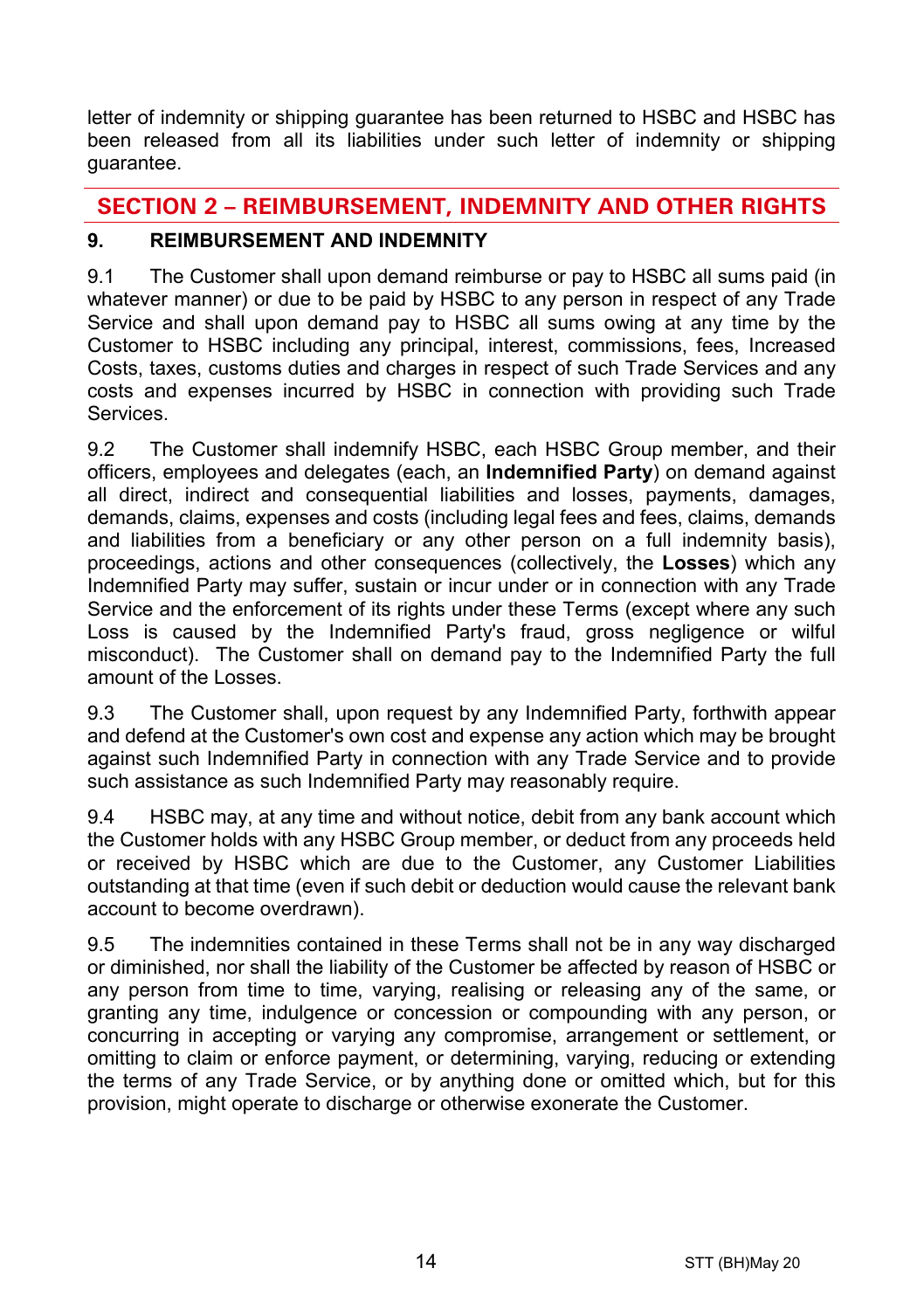# <span id="page-14-1"></span>**10. CASH COLLATERAL**

10.1 The Customer shall upon demand pay to such bank account as HSBC may direct cash cover in an amount sufficient to cover the Customer Liabilities or such lesser amount if agreed by HSBC (such amount paid, being **Cash Collateral**).

10.2 If required by HSBC, the Customer will grant to HSBC, in form and substance satisfactory to HSBC, a security interest which is customary in the Governing Jurisdiction in respect of the bank account and such Cash Collateral, and the Customer shall undertake any filing, registration, recording or enrolment of such security interest for it to be perfected and enforceable against the Customer and shall pay any related fees.

10.3 HSBC may, at any time without notice or demand, apply (whether by way of set-off, transfer or otherwise) any or all Cash Collateral towards the payment of any Claim, the repayment of any Trade Finance Loan and/or the satisfaction of any or all other Customer Liabilities.

10.4 Unless HSBC otherwise agrees:

(a) Cash Collateral shall not constitute a debt owed by HSBC to the Customer or any other person and shall not be repayable or refundable (in whole or in part) by HSBC to the Customer or any other person, in each case, until and unless HSBC is satisfied that all the Customer Liabilities have been unconditionally and irrevocably paid and discharged in full; and

(b) no interest shall accrue on Cash Collateral.

10.5 The Customer shall not create or permit to subsist any mortgage, charge, pledge, lien or other security interest or encumbrance over the Cash Collateral, or any bank account in which such Cash Collateral is held (except for any security in favour of HSBC) or assign, transfer or otherwise deal with the same.

## <span id="page-14-0"></span>**11. PLEDGE**

11.1 The Customer will pay to HSBC on demand all Customer Liabilities.

11.2 The Customer hereby, to the extent permissible, pledges to HSBC as a continuing security for the Customer Liabilities all Documents and Goods which are at any time in actual or constructive possession or control of HSBC or held on trust for, or to the order of, HSBC whether for custody, collection, security, the making of a Claim or any other reason and whether or not in the ordinary course of banking business and whether in the Governing Jurisdiction or elsewhere.

11.3 To the extent required by HSBC, the Customer shall do all acts (including entering into such further documents) to create, evidence and give the full effect of a pledge over the Documents and Goods as security for the Customer Liabilities.

11.4 If, in the Governing Jurisdiction a pledge (or its equivalent) is required to be registered, filed or otherwise publicly recorded for it to be enforceable, upon request of HSBC the Customer shall take all reasonable action to so register, file and/or record such pledge (including making payment of any related fees).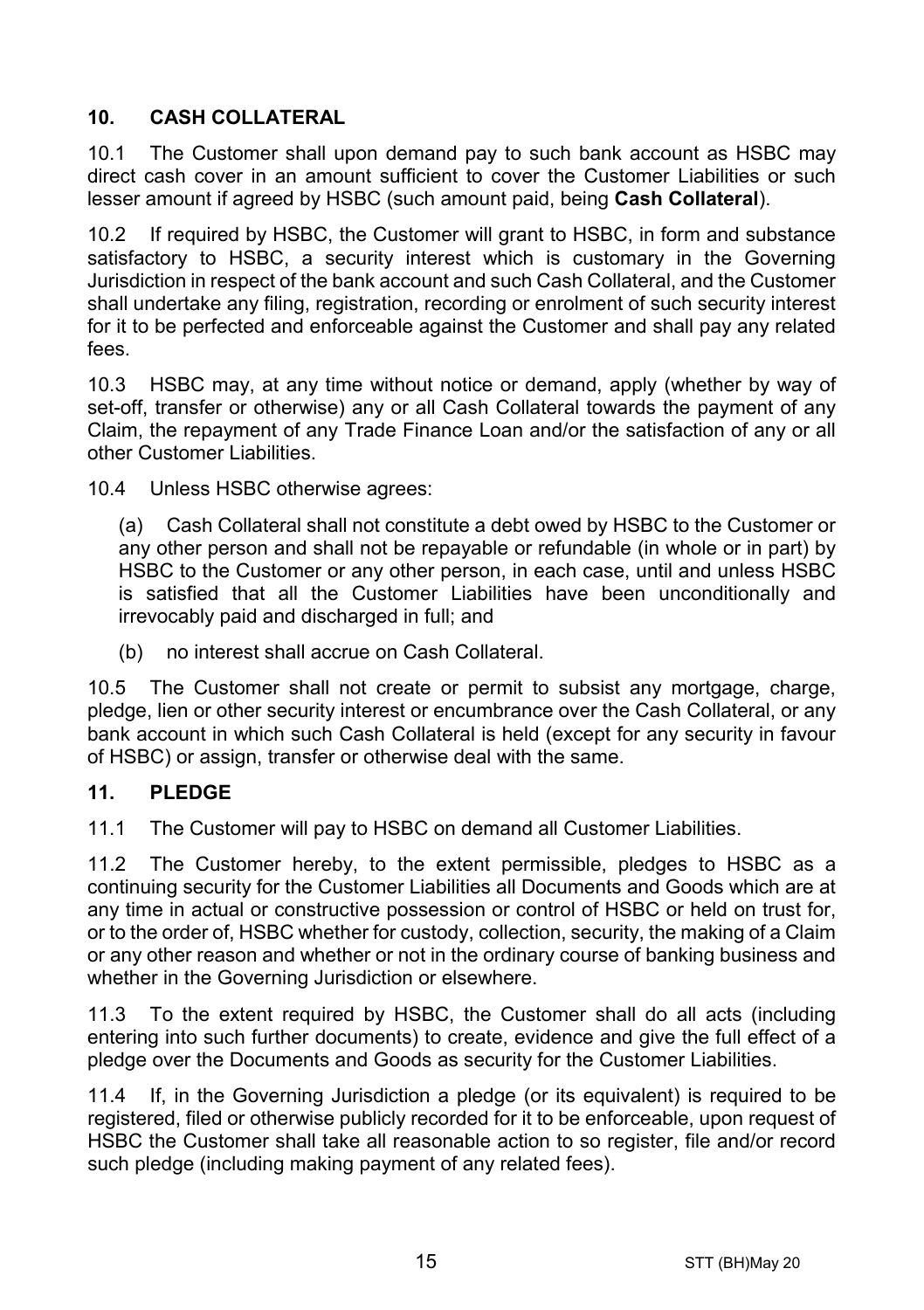11.5 Any restriction on the right of consolidating securities shall not apply to the pledge under this Clause [11.](#page-14-0)

11.6 The risk in any Documents and Goods pledged shall remain with the Customer and neither HSBC nor any other HSBC Group member shall be responsible for any loss or damage or depreciation in value of any Documents or Goods held by HSBC as security.

11.7 If:

(a) the Customer fails to pay any Customer Liabilities when due or demanded;

(b) the Customer does not comply with any other provision of these Terms;

(c) any representation made by the Customer under these Terms is or proves to have been incorrect when made or deemed to have been made;

(d) the Customer is unable or admits inability to pay its debts as they fall due or the Customer is or is deemed to be insolvent or bankrupt under the laws of its jurisdiction of establishment and/or incorporation (as applicable); or

(e) the Customer enters into or becomes subject to a reorganisation, a composition or other arrangement with one or more creditors, a winding-up, or any other form of bankruptcy or insolvency process or proceeding,

HSBC may enforce its pledge and may, without demand, notice, legal process or any other action with respect to the Customer or any other person, realise, sell, negotiate or otherwise dispose of all or some of the Documents and the Goods at any time and in any way which it deems expedient free from any restrictions and claims and HSBC shall not be liable for any loss arising out of such realisation, sale, negotiation or disposal.

11.8 All monies received, recovered or otherwise realised by HSBC following the enforcement of the pledge may be credited to a separate interest-bearing suspense account for so long as HSBC determines in order to preserve HSBC's rights towards discharge of the whole of the Customer Liabilities.

## **12. TRUST RECEIPTS**

12.1 Whilst any Customer Liabilities remain outstanding in respect of any Trade Service provided in relation to any Documents or Goods, if any such Documents or Goods are held by or released to the Customer or to its order, the Customer:

(a) will hold such Documents and Goods (and the proceeds of sale and/or any insurance) on trust for HSBC (or, if a trust is not recognised and enforceable, hold to the order of HSBC) exclusively for the purpose agreed between HSBC and the Customer from time to time in respect of the Trade Service being provided;

(b) will keep such sale and/or insurance proceeds, and store such Goods, separate from any other property of the Customer and capable of being identified;

(c) confirms that such Documents and Goods will continue to be subject to the pledge in Claus[e 11](#page-14-0) (*[PLEDGE](#page-14-0)*) but at the risk of the Customer;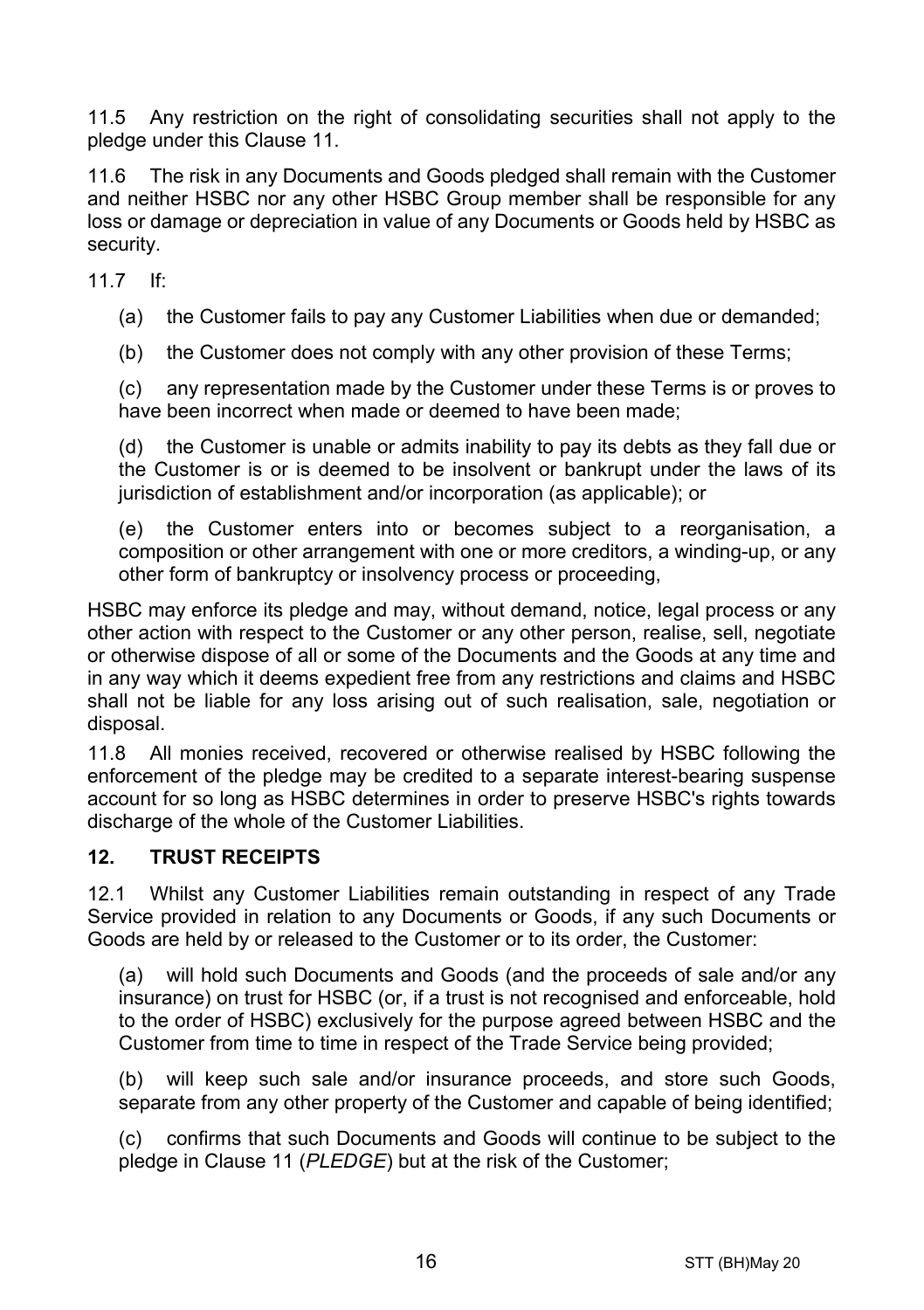(d) will, at the request of HSBC, execute and deliver to HSBC trust receipts in form and substance satisfactory to HSBC together with any other documentation HSBC may require:

(e) will comply promptly and fully with any instructions or request which HSBC may give to the Customer in relation to such Documents and Goods;

(f) will, upon receipt, promptly pay to HSBC the proceeds of sale and/or insurance of the Goods; and

(g) acknowledges that HSBC may at any time take possession and dispose of the Goods, Documents and/or sale and/or insurance proceeds of the Goods.

## **13. SET-OFF**

13.1 HSBC may, at any time and without notice, combine or consolidate all the bank accounts of the Customer held with HSBC and/or set-off any Customer Liabilities against any obligation owed by HSBC to the Customer (including in respect of any Cash Collateral, or proceeds received or held by HSBC), regardless of the place of payment, booking branch or currency of either obligation.

13.2 To effect any set-off HSBC may convert to a currency any amount which is in a different currency at the relevant Exchange Rate.

13.3 If any Customer Liabilities are unliquidated or unascertained, HSBC may apply or set off an amount estimated by it in good faith to be the amount of that liability.

## **14. SUPPLEMENTARY RIGHTS**

14.1 HSBC's rights under these Terms are to be in addition to and are not to be in any way prejudiced or affected by any one or more other indemnities, guarantees, securities or other obligations which HSBC may now or subsequently hold whether from the Customer or any other person.

14.2 HSBC may enforce its rights under these Terms or in respect of any other indemnities, guarantees, securities or other obligations which HSBC may now or subsequently hold whether from the Customer or any other person in any order it chooses and the Customer waives any rights it may have which provide otherwise.

# **SECTION 3 – FEES AND PAYMENTS**

## <span id="page-16-0"></span>**15. FEES, COMMISSION, INTEREST AND CHARGES**

15.1 Unless otherwise agreed in writing with the Customer:

(a) fees and other charges (other than interest and commission) shall be payable by the Customer to HSBC in respect of each Trade Service at the rates, in the amounts, and at the times agreed in the relevant Application, Facility Agreement or Tariff Book or as otherwise in accordance with HSBC's standard practices;

(b) interest shall be payable by the Customer to HSBC upon demand in respect of any Trade Finance Loan or Finance, shall accrue on the amount of such Trade Finance Loan or Finance for the period from the date HSBC provides such Trade Finance Loan or Finance to the date such Trade Finance Loan or Finance is repaid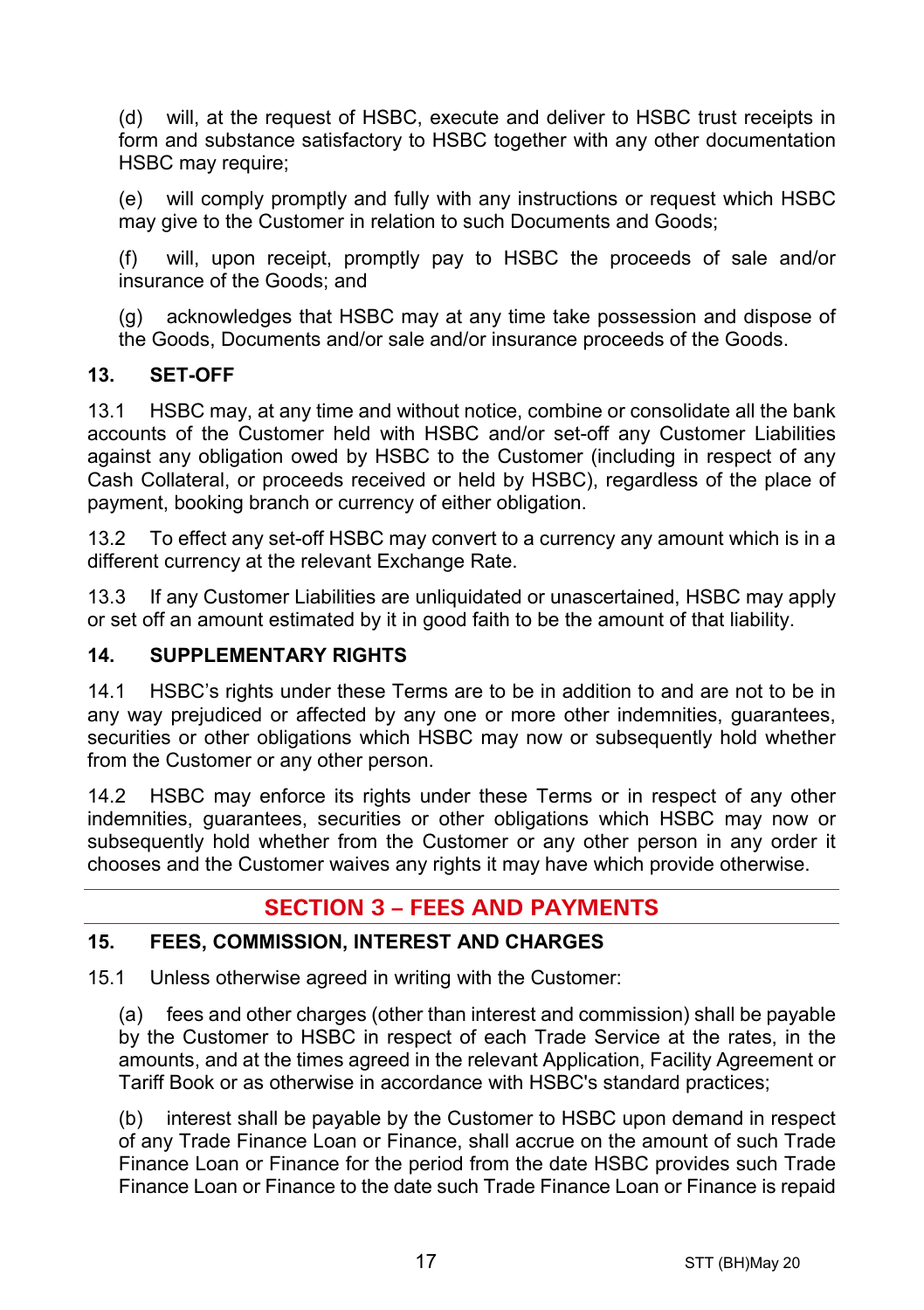or settled in full, and shall be calculated by reference to the rates agreed in the relevant Application, Facility Agreement or Tariff Book or as otherwise in accordance with HSBC's standard practices;

(c) interest shall be payable by the Customer to HSBC upon demand in respect of any Claim paid by HSBC, shall accrue on the amount of the Claim for the period from the date HSBC pays such Claim to the date the Customer Liabilities resulting from such Claim are reimbursed in full, and shall be calculated by reference to the rates agreed in the relevant Application, Facility Agreement or Tariff Book or as otherwise in accordance with HSBC's standard practices; and

(d) commission shall be payable by the Customer to HSBC upon demand in respect of any Documentary Credit or Instrument and shall be calculated by reference to the face value of such Documentary Credit or Instrument and the rates agreed in the relevant Application, Facility Agreement or Tariff Book or as otherwise in accordance with HSBC's standard practices.

15.2 Any fee, interest or commission accruing in respect of a Trade Service will accrue from day to day and is calculated on the basis of the actual number of days elapsed and a year of 365 days or, in any case where the market practice in the relevant Governing Jurisdiction differs, in accordance with that market practice.

15.3 Any fee, commission, interest or charge payable by the Customer to HSBC is non-refundable.

15.4 If the Customer fails to pay any amount payable by it under these Terms on its due date, default interest shall accrue on the overdue amount from the due date up to the date of actual payment (both before and after judgment) at the rate agreed in the relevant Application, Facility Agreement or Tariff Book or as otherwise in accordance with HSBC's standard practices.

## **16. PAYMENTS**

16.1 Payments by the Customer shall be made to HSBC in immediately available, freely transferable, cleared funds and as specified by HSBC, without any set-off, counterclaim, withholding or conditions of any kind unless compelled by law.

16.2 All amounts paid or payable to HSBC in respect of any Trade Service are expressed on a Tax-exclusive basis. The Customer must pay any relevant Tax (as necessary) on any amount that the Customer is required to pay HSBC.

16.3 If any deduction or withholding is required by law (including on account of any Tax), the Customer must:

(a) increase the sum payable so that, after making the minimum deduction or withholding required, HSBC will receive and be entitled to retain a net sum at least equal to the sum that HSBC would have received had that deduction or withholding not been made; and

(b) within 30 days of such payment, forward to HSBC the confirmation in writing from the relevant tax authority evidencing receipt by the relevant tax authority of that deduction or withholding.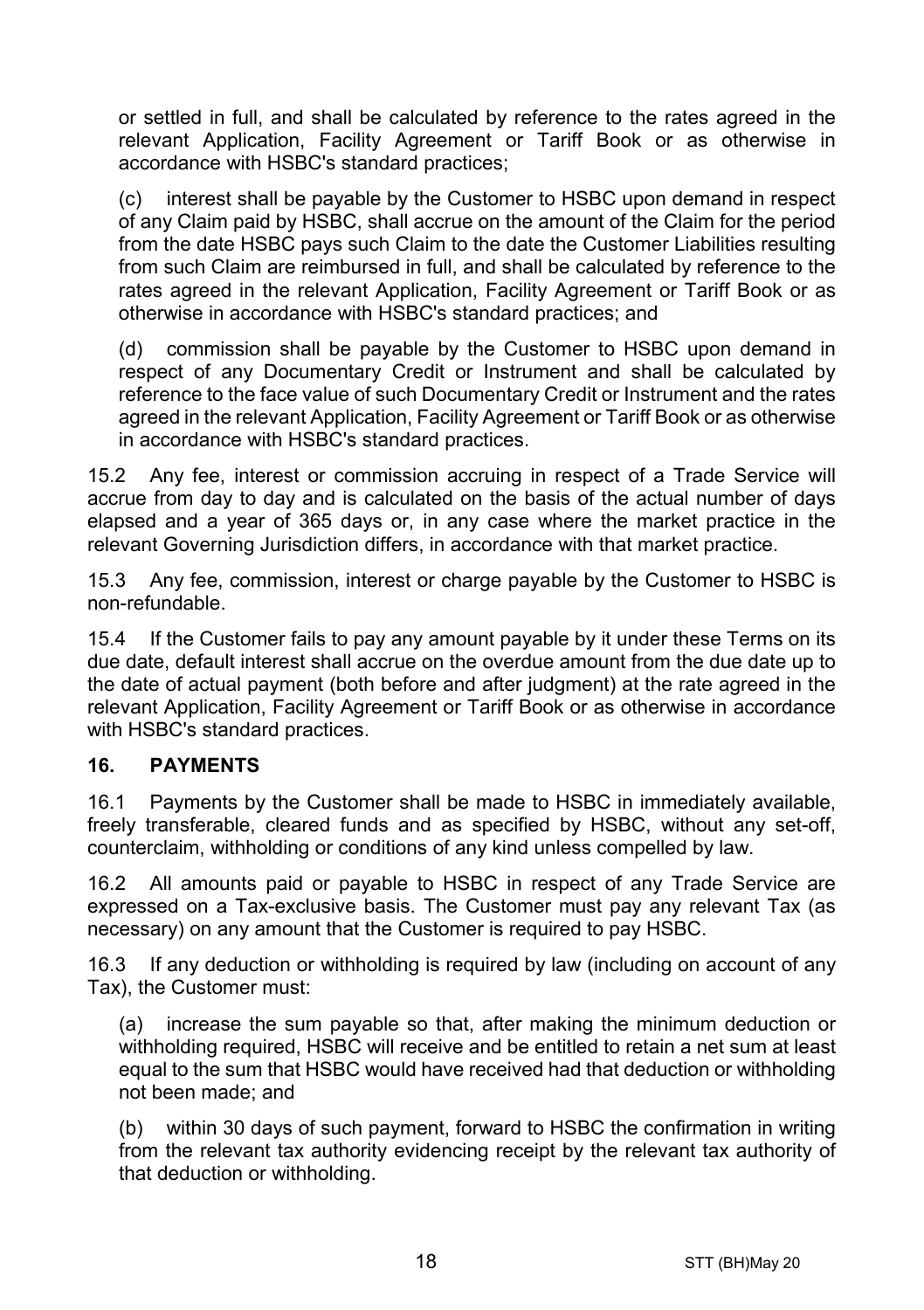16.4 Unless HSBC agrees otherwise, each payment by the Customer to HSBC shall be made in the currency of the relevant Customer Liability for which that payment is being made and the Customer waives any right it may have in any jurisdiction to pay such payment in another currency. If HSBC receives a payment from the Customer or any other person in a currency which is not the currency in which that payment was due or if any Cash Collateral needs to be converted into another currency so that HSBC may apply it to satisfy any outstanding Customer Liabilities in another currency, HSBC shall undertake that conversion using the relevant Exchange Rate (or, if applicable, pursuant to the terms of any hedging agreement that the Customer and HSBC may have entered into for these purposes). Where HSBC undertakes any currency conversion permitted by these Terms, the Customer shall indemnify HSBC for any cost, loss or liability incurred by HSBC in undertaking the conversion.

16.5 If any payment due from the Customer, or any order, judgment or award given or made in relation to any payment due from the Customer, has to be converted into another currency for the purpose of making or filing a claim or proof against the Customer or any other person, or obtaining or enforcing an order, judgment or award, the Customer shall indemnify HSBC against any cost, loss or liability arising out of or as a result of the conversion.

16.6 Any notice from, or determination by, HSBC of a rate or amount under these Terms, a Trade Service or any document referred to in these Terms shall (unless it contains an obvious error) be conclusive evidence of that rate or amount. In any legal proceedings connected with these Terms and/or a Trade Service, the account entries of HSBC are prima facie evidence of the matters to which they relate.

16.7 Any moneys paid to HSBC in respect of the Customer Liabilities may be applied in or towards satisfaction of the same or credited to a separate suspense account for so long as HSBC determines in order to preserve HSBC's rights towards discharge of the whole of the Customer Liabilities.

16.8 Moneys received by HSBC shall be applied by it (unless otherwise mandatorily required by law):

(a) first, in discharging all costs, fees and expenses (including legal fees) owing by the Customer to HSBC;

(b) second, in or towards the discharge of any interest or other amounts (not being principal) owing to HSBC; and

(c) thirdly in or towards the discharge of any principal owing by the Customer to HSBC.

16.9 If any moneys paid to HSBC in respect of the Customer Liabilities are required to be repaid by virtue of any law relating to insolvency, bankruptcy or liquidation or for any other reason, HSBC may enforce these Terms and the relevant Trade Service as if such moneys had not been paid.

16.10 Any sums that would fall due on a day other than a Business Day will be due on the next Business Day. In such event, interest and commission calculations will be adjusted accordingly.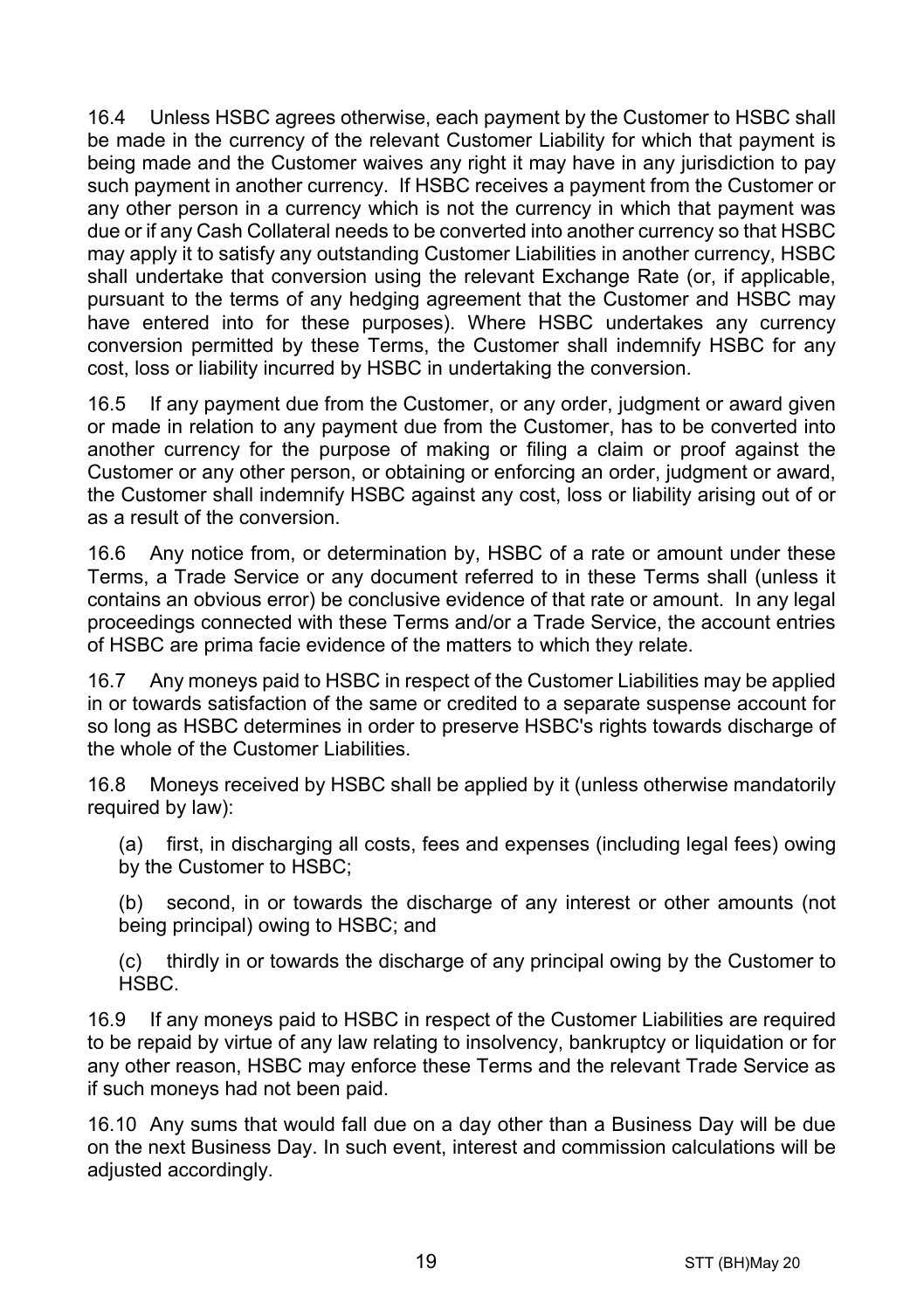16.11 If any amount to be paid by the Customer to HSBC in connection with a Trade Service is calculated by reference to a published benchmark interest rate (such as a central bank reference rate) and that rate is less than zero per cent at the time of calculation, such rate shall be deemed to be zero per cent.

# **SECTION 4 – REPRESENTATIONS, UNDERTAKINGS AND SANCTIONS**

## **17. REPRESENTATIONS AND WARRANTIES**

17.1 In addition to other representations and warranties made by the Customer to HSBC, the Customer represents and warrants to HSBC that:

(a) it is duly established and/or incorporated under the laws of its jurisdiction of establishment and/or incorporation (as applicable), is validly existing and has full power to carry on its business as now being conducted, to own its assets and to enter into and perform its obligations under these Terms, and shall promptly notify HSBC of any change to its constitution or existence;

(b) the obligations expressed to be assumed by it in these Terms and in each Trade Transaction which it may enter into from time to time are legal, valid, binding and enforceable obligations;

(c) all authorisations, consents, approvals, resolutions, licences, exemptions, filings, notarisations or registrations required or desirable to enable it lawfully to enter into, exercise its rights and comply with its obligations under these Terms and each Trade Transaction have been obtained or effected and are in full force and effect;

(d) these Terms and each Trade Transaction which it may from time to time enter into do not and will not conflict with its constitutional documents or any agreement or instrument binding upon it or any of its assets or constitute a default or termination event (however described) under any such agreement or instrument;

(e) each Trade Service requested by or for the Customer relates to a genuine Trade Transaction as described in the documents pertaining to such Trade Transaction and all documents and information (including in any Application) provided by the Customer to HSBC in relation to each Trade Service or these Terms is/are complete, accurate, genuine and valid;

(f) it has not taken any corporate action, or any other steps and no legal proceedings have been commenced for its liquidation, judicial management, receivership, or any similar or analogous proceedings or for the appointment of a receiver and manager, judicial manager, liquidator or similar officer of it or of all or any material part of its assets or revenues;

(g) any Documents, Goods or proceeds of sale in which HSBC has or is purported to have an interest are free from any security interest(s) and encumbrance(s) (other than in favour of HSBC) and the Customer is the sole and beneficial owner of any such Documents, Goods or proceeds of sale;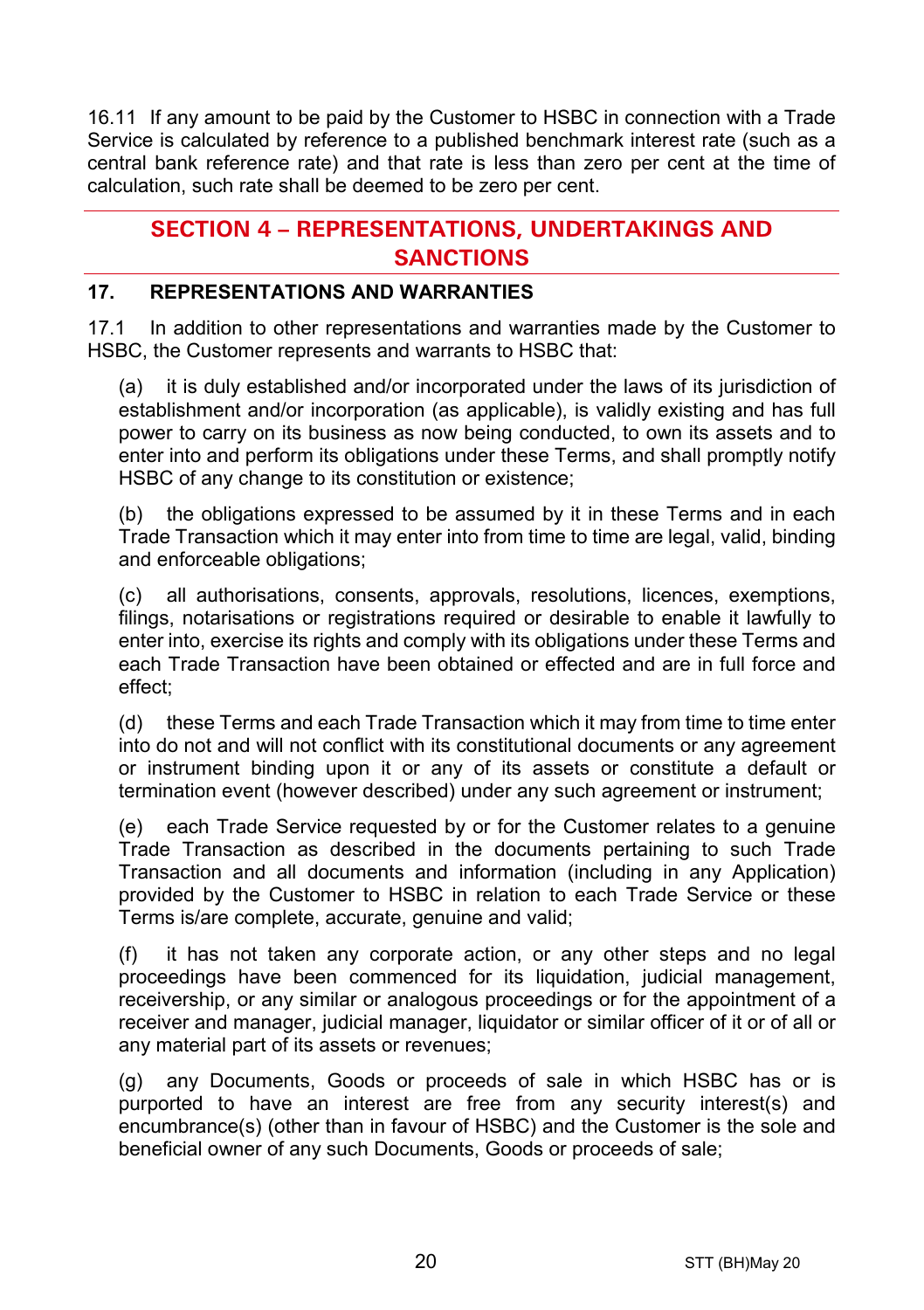(h) as at the date HSBC provides Finance to the Customer in respect of a Document or Documentary Credit, it is not aware of any dispute (actual, pending or threatened) in respect of that Document or Documentary Credit or the relevant Trade Transaction; and

(i) as at the date HSBC provides Finance to the Customer in respect of a Document or Documentary Credit or provides a Trade Finance Loan to the Customer, it has not received any financing in respect of that Document, Documentary Credit or the relevant Trade Transaction from any person other than HSBC.

17.2 All representations and warranties in these Terms are deemed to be made on each day (a) an Application is made and is being processed, (b) any Trade Service is outstanding and (c) any Customer Liabilities remain outstanding.

17.3 The Customer acknowledges that HSBC will rely on any representations and warranties made by the Customer including when HSBC assesses whether or not to provide a Trade Service to the Customer.

17.4 The Customer shall promptly notify HSBC on becoming aware of any representation or warranty becoming untrue, or the Customer being unable to make any representation or warranty when repeated.

#### **18. UNDERTAKINGS**

#### **General Undertakings**

18.1 The Customer shall at the request of HSBC:

(a) provide HSBC with such information concerning a Trade Transaction (including copies of sale contracts, purchase order and invoices), Documents and Goods and any proposed sale of Goods as HSBC may require and promptly notify HSBC if any Trade Transaction is cancelled or terminated for any reason or if any material dispute arises in respect of a Trade Transaction;

(b) provide HSBC with such information regarding the financial condition, assets and operations of the Customer and its affiliates as HSBC may reasonably require;

(c) provide HSBC with any information required by HSBC to satisfy its "*know your customer*" or similar identification procedures;

(d) keep HSBC informed of the whereabouts of the Goods and of any change in the condition, quality or quantity of the Goods;

(e) co-operate fully with HSBC and render to HSBC all assistance it requires in the collection and enforcement of any payments under or in connection with any Trade Service whether by legal proceedings or otherwise; and

(f) promptly do all such acts or execute all such documents at its own cost as HSBC may specify:

(i) for the purpose of the creation, perfection, protection or maintenance of any interest conferred or intended to be conferred on HSBC by, pursuant to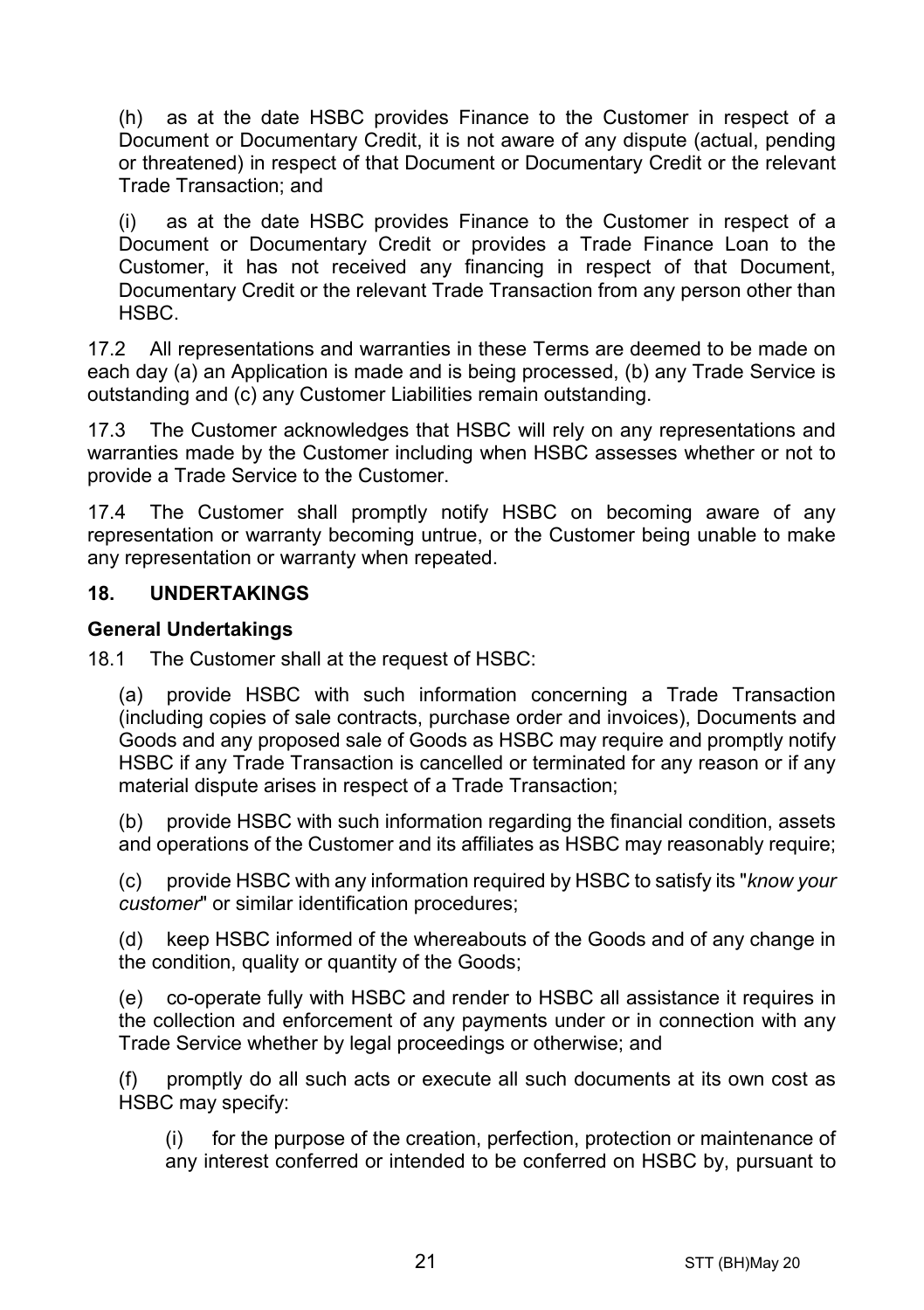or in connection with these Terms (including in respect of any Cash Collateral, Documents, Goods or sale proceeds);

(ii) for the exercise of any rights, powers and remedies of HSBC provided by, pursuant to or in connection with these Terms or by law; and

(iii) to facilitate the realisation by HSBC of any Documents or Goods in which HSBC is, or is intended to be, interested.

#### **Trade Service Undertakings**

18.2 The Customer shall, to the extent applicable to a Trade Service and/or where HSBC has or is purported to have an interest in the relevant Documentary Credit, Documents, Goods or proceeds of sale referred to:

(a) ensure that the Documentary Credit, Documents, Goods or proceeds of sale (as applicable) are free from any mortgage, charge, pledge, lien or other security interest, encumbrance or claim except for any trust, pledge or other form of security in favour of HSBC or which has been expressly permitted by HSBC;

(b) for so long as the Customer has title to the Goods or if as a condition to the Trade Service the Customer is required to procure the insurance of the Goods:

(i) insure the Goods for such value against such insurable risks as is stipulated in the relevant condition or, in the absence of any such condition, as is customary for those Goods;

(ii) promptly following (and in any event within ten days of) the date of the Application for the relevant Trade Service, provide to HSBC copies of the relevant insurance policies; and

(iii) promptly notify HSBC of any claims made on the relevant insurance policies and direct the insurer to pay to HSBC all insurance proceeds in respect of the Goods;

(c) if so requested by HSBC:

(i) promptly arrange for HSBC's interest in the Goods to be endorsed on any relevant insurance policy; and

(ii) promptly submit claims in respect of the Goods to relevant insurer;

(d) promptly pay to HSBC all insurance proceeds received by it in respect of the Goods and, pending payment, hold such proceeds on trust for HSBC (or, if a trust is not recognised and enforceable, hold to the order of HSBC);

(e) promptly endorse all Documents in favour of HSBC, deposit all Documents with HSBC or to its order and note in its records the interest of HSBC in all Documents and the Goods;

(f) promptly pay all freight, warehouse, dock, transit and other charges, rent and all other costs of and in connection with the Documents and/or Goods;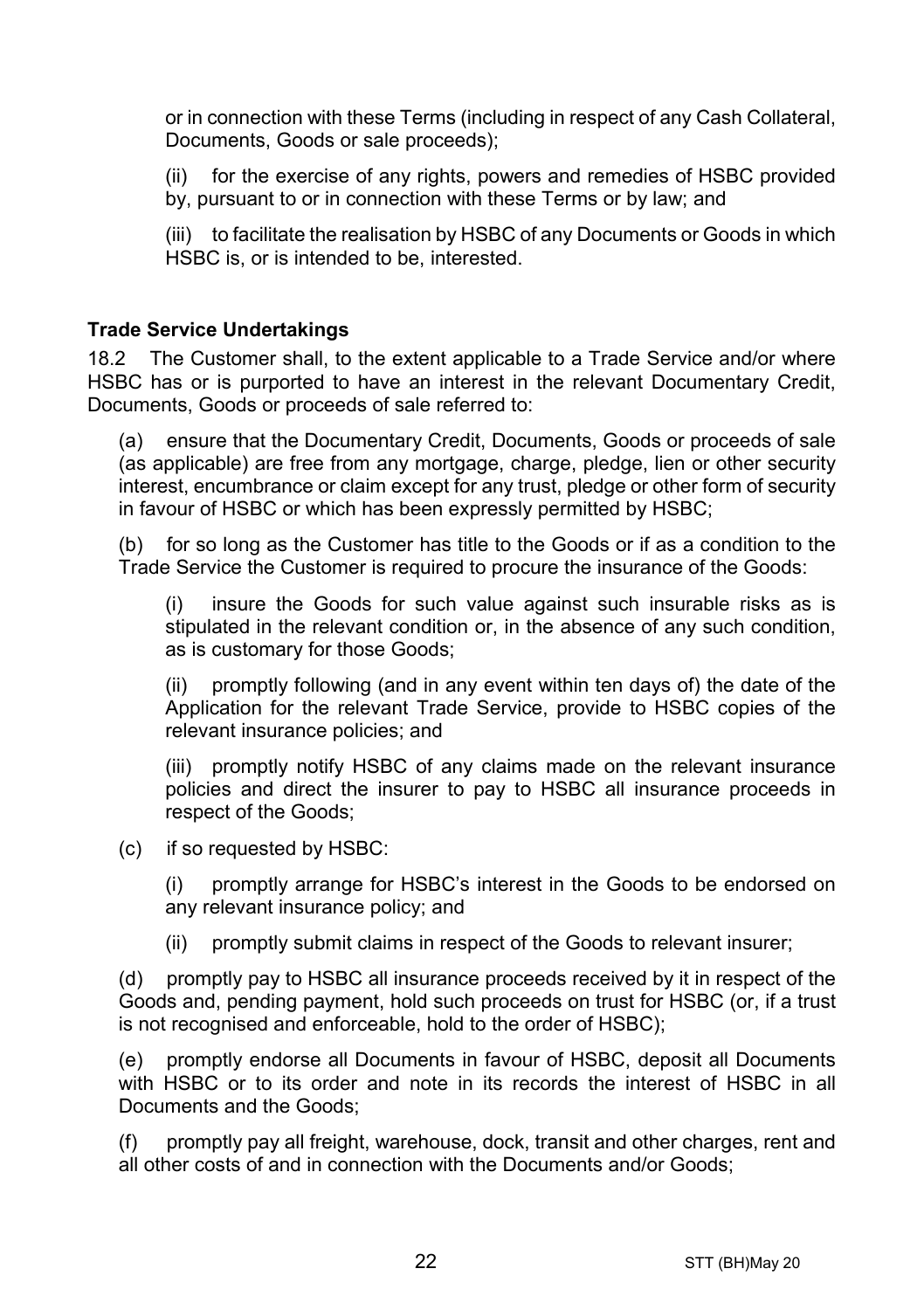(g) not permit the Goods to be processed or altered without the prior written consent of HSBC;

(h) not take any action, which might prejudice the value of the Goods or the effectiveness of any pledge or trust under these Terms;

(i) promptly inform HSBC of any event of which it becomes aware that may adversely affect the liability of a buyer to complete the purchase of the Goods or any change or deterioration in the state or quality or otherwise of the Goods;

(j) promptly inform HSBC if it becomes aware of any theft, fraud, illegal activity, loss, damage or other misuse of or in relation to any Goods or Documents;

(k) permit HSBC (or any delegate) access to any premises at which the Goods are stored or located for the purpose of inspecting, taking possession of, or otherwise protecting its interest in the Goods;

(l) not attempt to factor, transfer, sell, dispose of or otherwise deal with the Documents, Goods or proceeds of sale (as applicable), Documentary Credit (or any confirmation (whether given on a disclosed or undisclosed basis)), except as agreed between HSBC and the Customer from time to time in respect of the Trade Service(s) being provided;

(m) not present the Documents to any other bank, financial institution or similar type of financing entity or obtain any form of financing and/or borrowing in respect of the same Trade Transaction;

(n) not agree to any amendment to the Documentary Credit, SBLC or Document without the prior written consent of HSBC; and

(o) procure the prompt release of HSBC from any guarantee, indemnity or other commitment that HSBC may have provided in respect of the Documents or the Goods,

and HSBC (or any delegate) is authorised to take such steps and to make any payments, on behalf and at the cost of the Customer, to ship, collect, land, store, insure or inspect the Goods and/or to demand and collect any proceeds of sale.

#### <span id="page-22-0"></span>**19. COMPLIANCE WITH LAWS AND SANCTIONS**

19.1 The Customer represents and warrants that:

(a) neither the Customer nor any of its subsidiaries, directors, officers, employees, agents, or affiliates is a person or entity that is, or is owned or controlled by any person or entity that is:

(i) the subject of any sanctions issued, administered or enforced by the US Department of the Treasury's Office of Foreign Assets Control, the US Department of State, the United Nations Security Council, the European Union, Her Majesty's Treasury, the Hong Kong Monetary Authority or any other sanction issuing or enforcement body that may be applicable to HSBC, the Customer, a Trade Service or a Trade Transaction (the **Sanctions**); or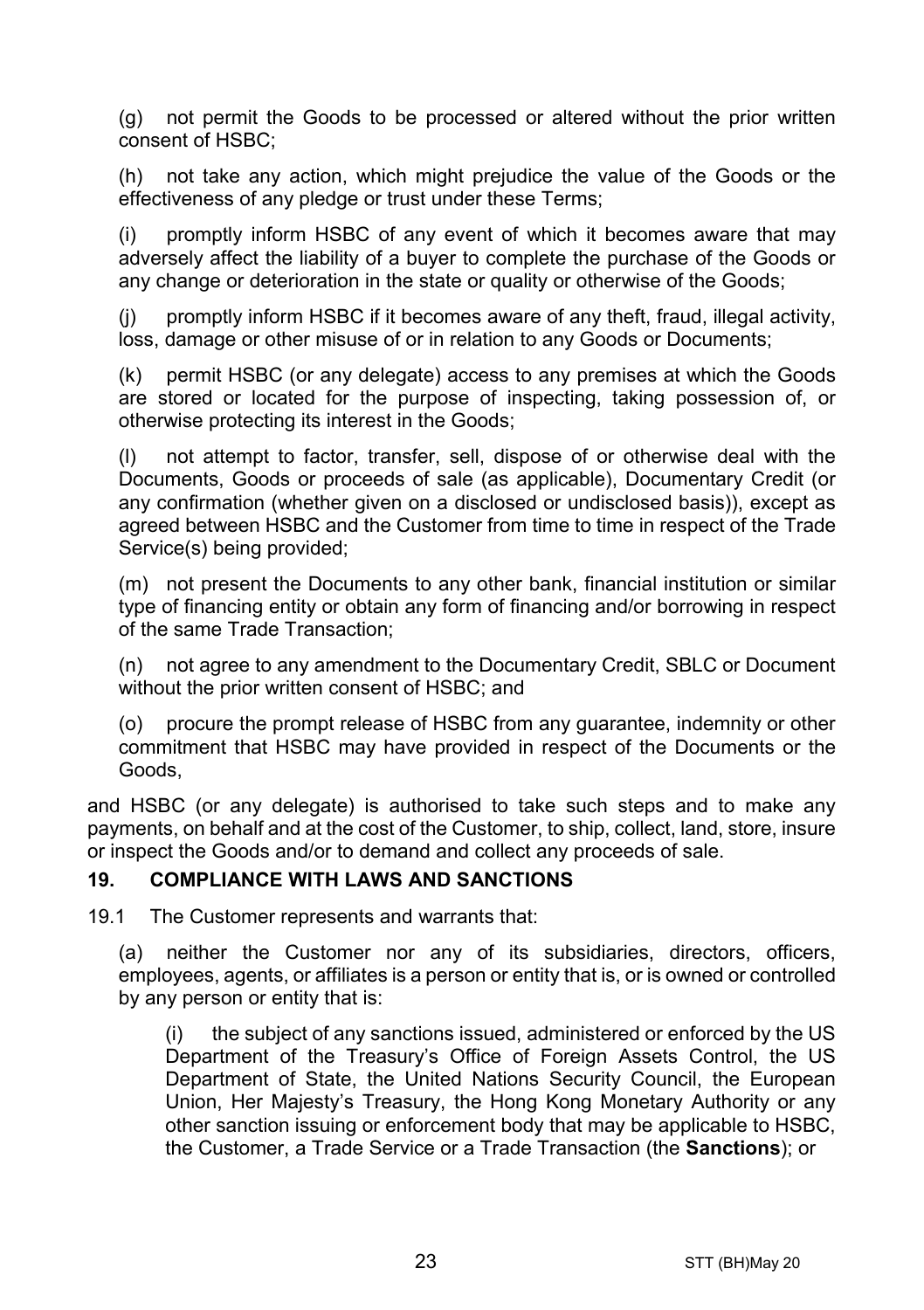(ii) located, organised or resident in a country or territory that is, or whose government is, the subject of Sanctions;

(b) any required import or export licenses applicable to each Trade Transaction have been obtained and, if the Customer is aware that HSBC may require an export license or other authorisation for the provision of the relevant Trade Service for the Customer, the Customer will notify HSBC prior to HSBC providing the Trade Service; and

(c) the Customer is compliant in all material respects with foreign and domestic laws and regulations pertaining to each jurisdiction in which it operates and to each Trade Transaction and the subject matter of such Trade Transaction including, if applicable, the shipment and financing of the goods described in such Trade Transaction or the associated documents.

19.2 The Customer acknowledges and agrees that:

(a) HSBC Group and its service providers are required to act in accordance with the laws and regulations of various jurisdictions, including those which relate to Sanctions, export controls and the prevention of money laundering, terrorist financing, bribery, corruption and tax evasion;

(b) at any time, HSBC may require the Customer to immediately provide to HSBC information related to any Trade Transaction, including the underlying contract or other documentation;

(c) HSBC may take, and may instruct other HSBC Group members to take, to the extent it is legally permitted to do so under the laws of its jurisdiction, any action (a **Compliance Action**) which it considers appropriate to act in accordance with Sanctions or domestic and foreign laws and regulations. Such Compliance Action may include:

(i) the interception and investigation of any payment, communication or instruction;

(ii) the making of further enquiries as to whether a person or entity is subject to any Sanctions or export control restrictions; and/or

- (iii) the refusal to:
	- (A) issue, renew, extend, transfer or assign a Trade Service;
	- (B) make payment of any Claim; or

(C) process a Trade Service or instruction that does not conform with Sanctions, export controls or domestic and foreign laws or regulations; and

(d) neither HSBC nor any HSBC Group member will be liable for any loss, damage, delay, or a failure of HSBC to perform its duties under these Terms or a Trade Service:

(i) arising out of or relating to any Compliance Action taken by HSBC, its service providers, or any HSBC Group member; and/or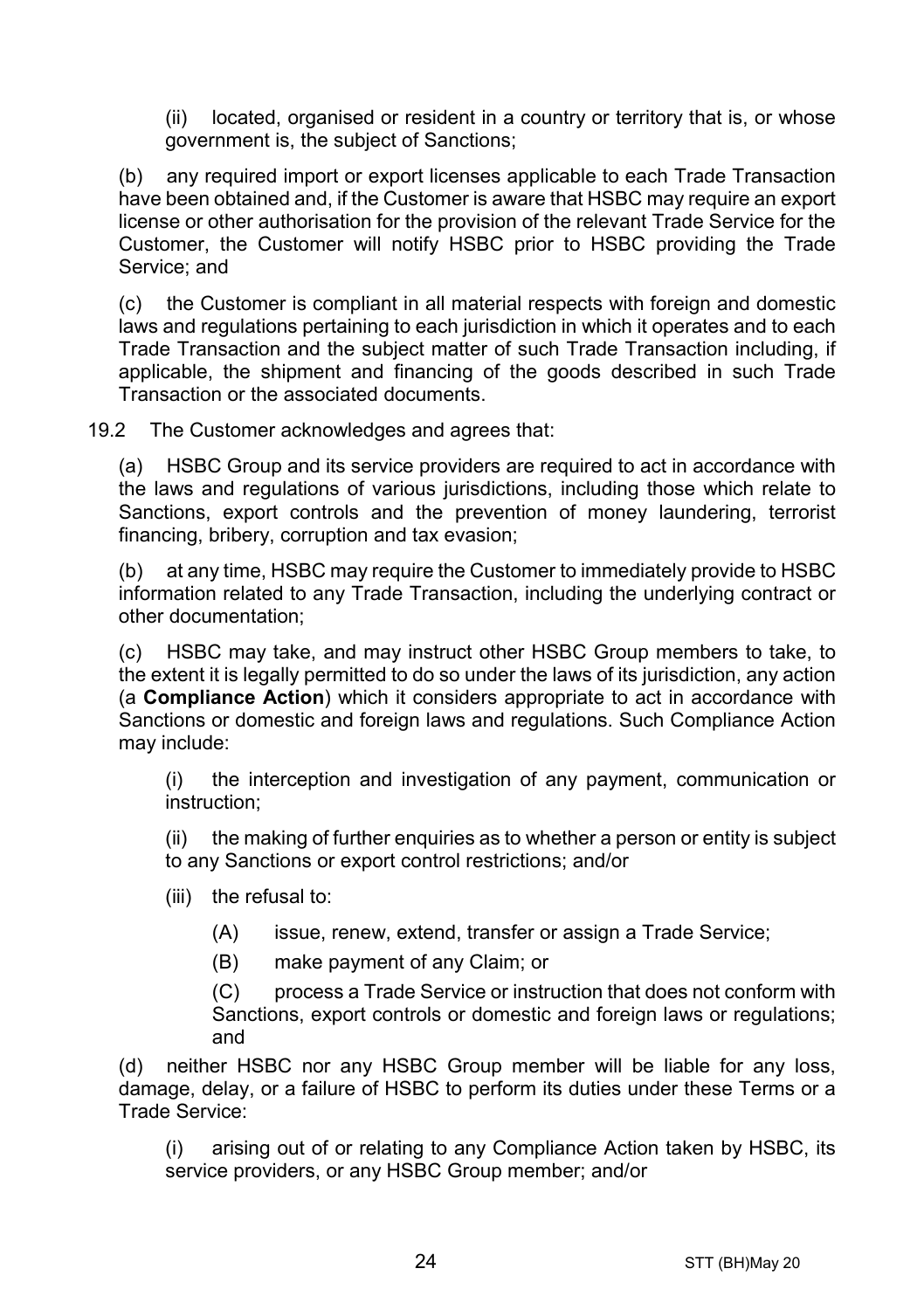(ii) being prevented from paying any Claim in respect of a Trade Service or sending or receiving any message or data or taking any other action in connection with any Trade Service because of an applicable law, regulation or ruling of any governmental agency.

# **SECTION 5 – INSTRUCTIONS AND ELECTRONIC PLATFORMS**

#### <span id="page-24-0"></span>**20. INSTRUCTIONS**

20.1 HSBC is authorised to accept, act and rely upon, and treat as valid and accurate:

(a) all communications, demands and instructions (including any Applications) given or purporting to be given by the Customer to HSBC (an **Instruction**);

(b) all communications and any Claims made or purported to be made by any person; and

(c) any documents provided to HSBC,

including, in each case, those made or given by way of or through a Platform, email, facsimile, telecopier, telex, cable, telephone or such other electronic means (in each case, an Electronic Means) and is under no obligation to enquire as to the authorisation or validity of any such Instruction, communication, Claim or Document.

20.2 The Customer acknowledges and accepts the risk that communications, Instructions, Claims and documents sent to or from HSBC by Electronic Means may be intercepted, monitored, amended, corrupted, contain viruses or be otherwise interfered with by third parties and acknowledges and agrees that HSBC is not responsible or liable to the Customer or any other person for, and the Customer waives any and all claims in respect of, any Losses arising from the same.

20.3 If the Customer communicates, gives an Instruction, makes a Claim or sends a document by Electronic Means, or instructs HSBC to permit a beneficiary or any other person to do the same, the Customer shall indemnify, and hold HSBC harmless from and against, any and all Losses that HSBC may incur (including in respect of any payment made where the relevant Instruction or Claim was unauthorised).

20.4 Where the Customer has made an Application for any Trade Service to be provided for the benefit of an affiliate of the Customer:

(a) the Customer agrees (and will procure the concurrent written agreement of its affiliate) that HSBC has no obligation to obtain instructions from the affiliate and HSBC can deal solely with the Customer on behalf of the affiliate;

(b) the definition of "Trade Transaction" shall be construed to refer to such affiliate rather than the Customer, and the definitions of "Documents" and "Goods" shall be construed accordingly;

(c) references in these Terms to the Customer presenting, handling, disposing, transferring, dealing with or using (however so described) the relevant Documents, Goods or proceeds of sale shall include the affiliate undertaking any such action;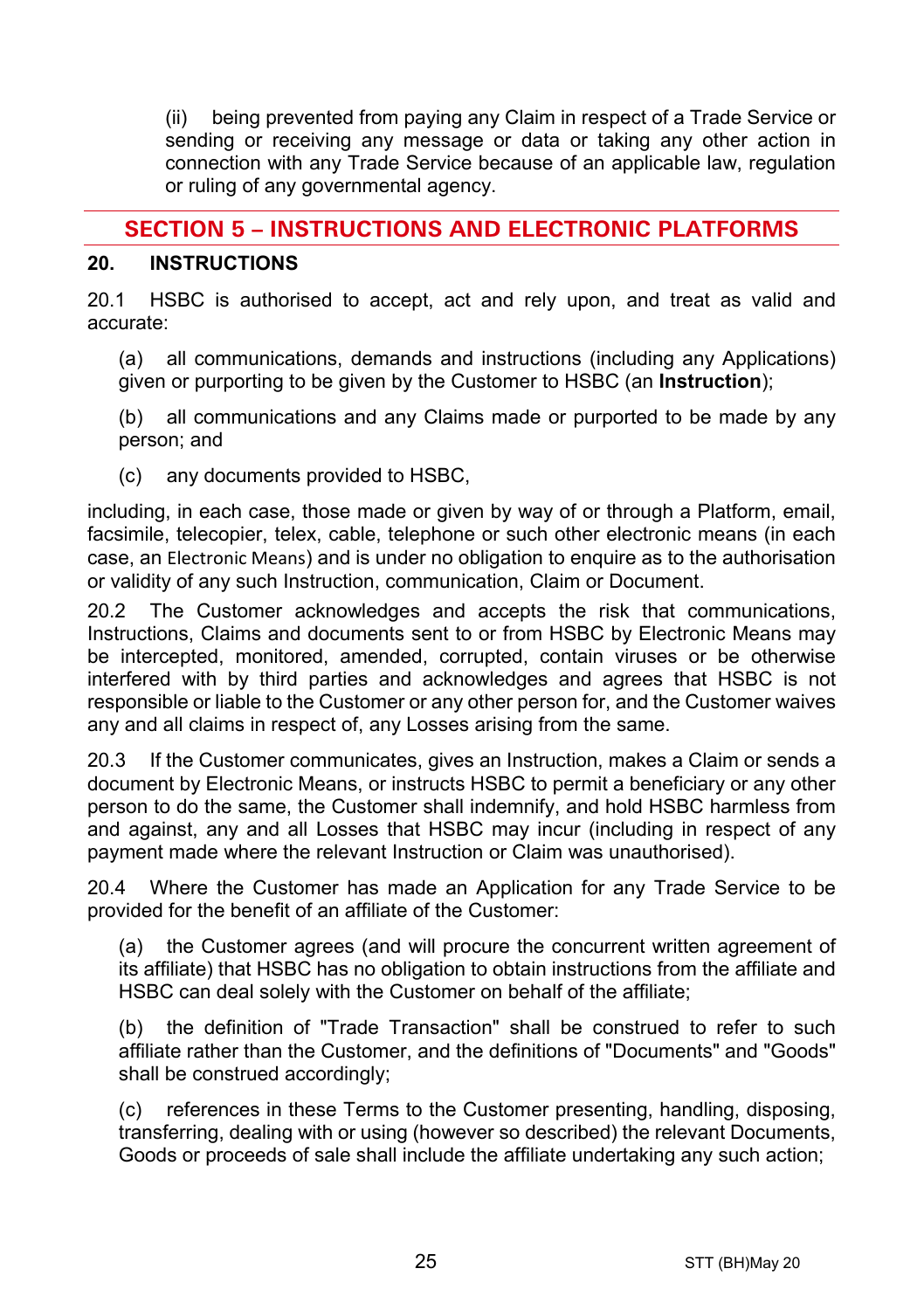(d) the Customer shall procure that the affiliate complies with all undertakings in these Terms in respect of the relevant Trade Transaction, Documents, Goods and proceeds of sale; and

(e) each representation in these Terms made by the Customer shall be made by the Customer for itself and on behalf of the affiliate or, where it can only be made in respect of the affiliate (due to factual circumstances), by the Customer for and on behalf of the affiliate.

20.5 HSBC has no obligation to:

(a) verify the identity or authority of any person communicating, giving an Instruction, making a Claim or providing a document by Electronic Means**;**

(b) verify the authenticity of any signature(s) (whether electronic or otherwise) on any communication made, Instruction given, Claim made or document provided by Electronic Means; or

(c) seek the Customer's prior approval before acting on any communication made, Instruction given, Claim made or document provided by Electronic Means,

however HSBC may, in its absolute discretion, take steps to ascertain the validity, authenticity and origin of any communication, Instruction, Claim or document (including requiring telephone verification of any Instructions) and take any steps that may be mandated by an External Provider and may, where it is unable to ascertain the validity, authority or origin of any communication, Instruction, Claim or document, delay or refuse to act upon any communication, Instruction, Claim or document or suspend or terminate any Trade Service at any time.

## **21. PLATFORMS**

21.1 The Customer acknowledges and agrees that:

(a) HSBC may rely on External Providers to provide Platforms so that HSBC can perform its obligations under these Terms (or any other applicable terms and conditions) and provide Trade Services;

(b) External Providers are independent from HSBC and may independently charge the Customer fees for use of their Platform and those fees are the sole responsibility of the Customer;

(c) HSBC's obligations under these Terms and any Trade Service shall be subject to HSBC's rights under External Terms and Conditions and the availability of any Platform provided by such External Providers;

(d) HSBC has no obligation to inform the Customer of, or provide the Customer with, any External Terms and Conditions;

(e) HSBC has no control over the electronic processes used by a Platform provided by an External Provider to process, handle and/or send data or messages;

(f) it shall inform HSBC of all External Terms and Conditions applicable to or any charges imposed by any Platform which it uses (or intends to use) in respect of any Trade Service and shall promptly notify HSBC of any changes; and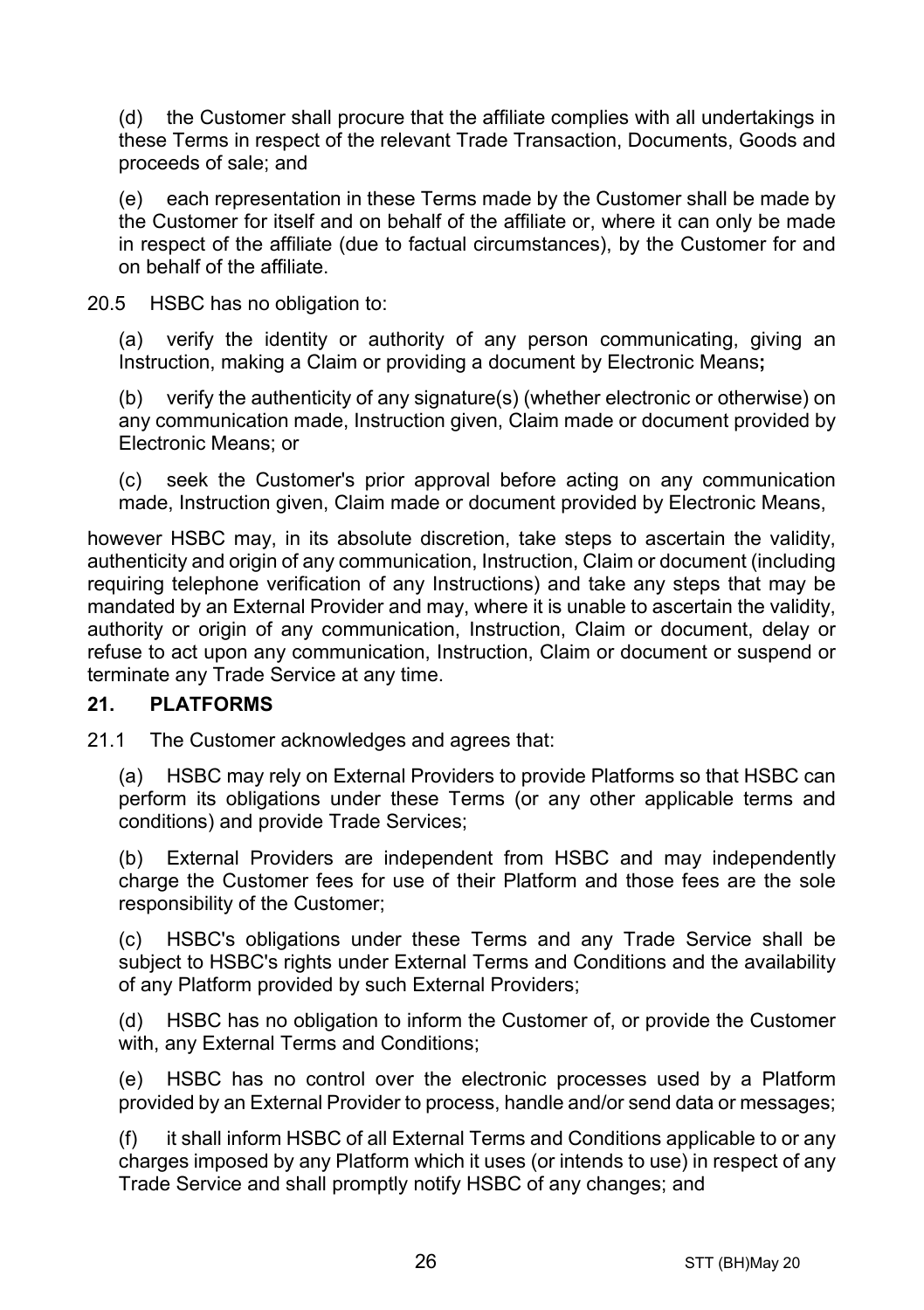(g) it shall promptly provide all information concerning any Platform used by the Customer that HSBC may reasonably request.

21.2 HSBC assumes no liability or responsibility to the Customer or to any other person for any loss or damage that is suffered or incurred as a result of:

the unavailability of any Platform to the Customer, HSBC or any other person for any reason whatsoever; or

(b) the Customer's use of or connection with any Platform, any External Provider or the services provided by HSBC or any External Provider to the Customer involving any Platform.

#### 21.3 The Customer:

(a) shall comply with all security procedures of HSBC and each External Provider and any other reasonable requests HSBC or any External Provider may issue to the Customer regarding the security of any Platform, including instructions on steps to remedy any breach of security; and

(b) acknowledges and agrees that it is the Customer's responsibility to set up, maintain and regularly review all security arrangements concerning access to and use of each Platform and information stored on the Customer's computing and communications systems, and confirms that it has assessed the security arrangements of each Platform and has determined that they are adequate to protect the Customer's interests;

(c) shall take all reasonable precautions to prevent fraudulent or unauthorised use of or access to each Platform;

(d) shall ensure that neither the Customer nor its employees do anything which may result in the security of any Platform or the systems or security of HSBC being compromised; and

(e) shall notify HSBC, as soon as reasonably possible upon becoming aware, of any actual or attempted unauthorised access to any Platform or any unauthorised transaction or attempt to execute an unauthorised Instruction. This notification must be by telephone but must be followed by written notice within forty-eight hours of the telephone call.

# **SECTION 6 - OTHER**

#### **22. LIMITATION ON LIABILITY**

<span id="page-26-0"></span>22.1 Neither HSBC nor any other HSBC Group member shall be liable for any loss, damages, payments, demands, claims, expenses or costs suffered or incurred by the Customer (or any of its affiliates) arising from or in connection with these Terms or any Trade Service other than where such loss, damage, payment, demand, claim, expense or cost arises as a direct result of HSBC's or such other HSBC Group member's gross negligence or wilful misconduct.

<span id="page-26-1"></span>22.2 Notwithstanding Clause [22.1,](#page-26-0) in no circumstance whatsoever will HSBC or any HSBC Group member be liable to the Customer (or any of its affiliates) for: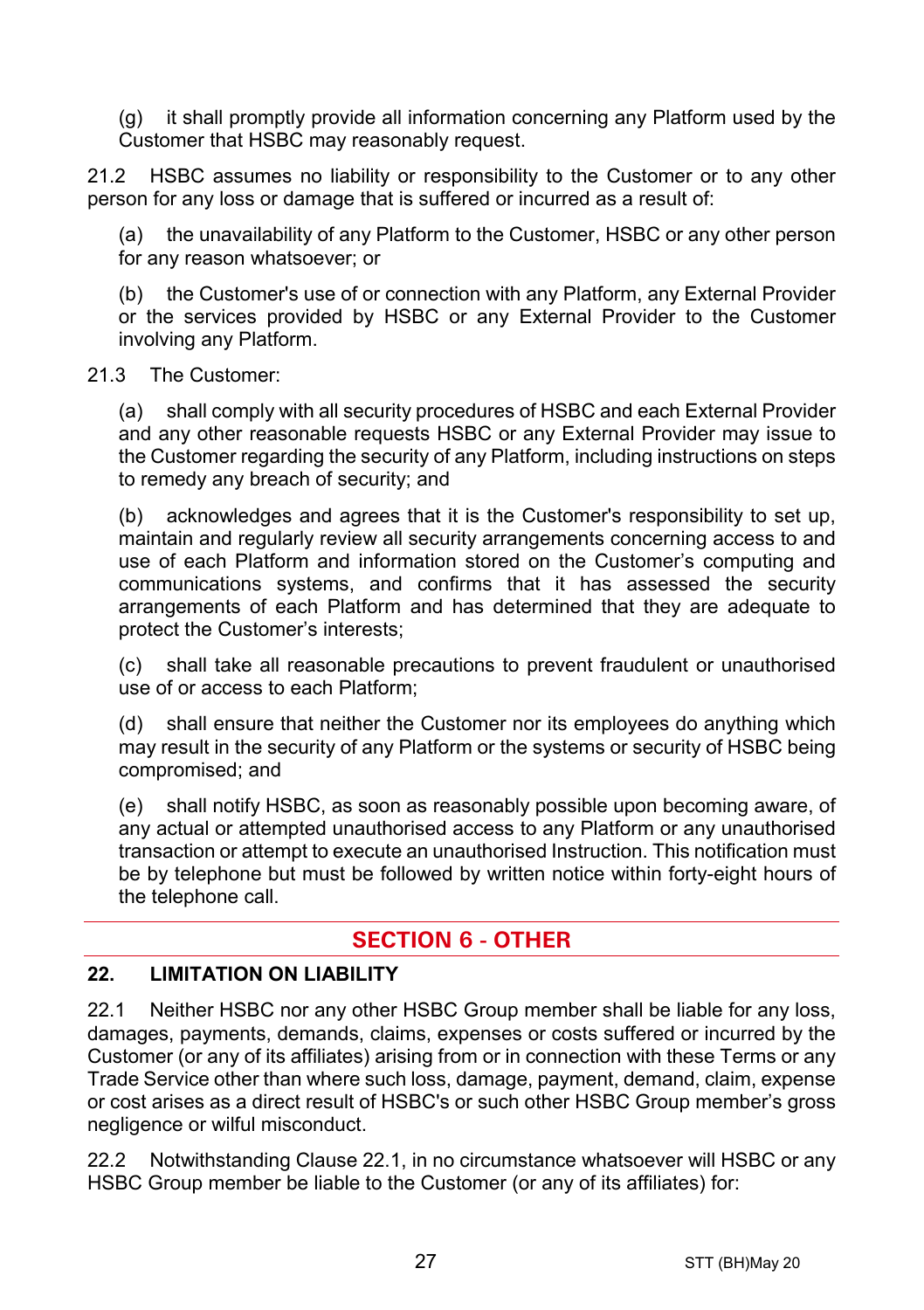- (a) any loss of business, profits or data; or
- (b) indirect, consequential or special loss or damage,

whether or not HSBC or any HSBC Group member has been advised of the possibility of such loss or damage.

22.3 Without limiting Clauses [22.1](#page-26-0) and [22.2,](#page-26-1) HSBC shall not be responsible or liable for, and the Customer waives all claims against HSBC in respect of:

(a) any act, omission, loss or delay relating to forwarding documents or payments to any person or correspondent bank, or any suspense, act, omission, insolvency or bankruptcy of any correspondent bank;

(b) any delay and/or loss in transit of any messages, letters or documents sent by mail, as an electronic communication, through a Platform or a telecommunication channel, or for any delay, mutilation or other errors arising in the transmission or delivery of any communications by third parties and the Customer acknowledges that, notwithstanding any contrary instruction, HSBC may send a document by any method that it considers appropriate;

(c) any delay in performing or failure to perform any of its obligations under these Terms due to any cause beyond its reasonable control, including, but not limited to, the failure, malfunction or unavailability of telecommunications, data communications and computer systems and services over which HSBC has no control, war, hostilities, invasion, civil unrest, strikes, lock-outs or other industrial action or trade disputes (whether involving HSBC's employees or any other person) or any law or government order (whether or not having the force of law);

(d) any failure by HSBC to pay a Claim or other HSBC's act or failure to act because of any domestic or foreign law, regulation, ruling or interpretation of any domestic or foreign court or governmental agency;

(e) the form, sufficiency, correctness, genuineness, authority of any person signing or endorsing (including any person making presentations, demands, giving Instructions (including by Electronic Means) to HSBC purportedly on the authority of the Customer or a beneficiary), falsification, or the legal effect of, any documents if such documents on their face reasonably appear to be in order;

(f) the source, accuracy, validity, authenticity, falsification or legal effect of any data, documents or statements made, presented or received from any Platform or any party to a Trade Transaction, any related documents, or the description, quantity, weight, quality, condition, packing, delivery, value or existence of the goods, services or other performance to which such data, documents or statements relates, or for the good faith or acts or omissions, solvency, performance or standing of any party to a Trade Transaction, the consignor, carrier, forwarder, consignee, insurer of the goods, or any other person;

(g) any improper acts of the beneficiary, including breach of contract in respect of a Trade Transaction, in which circumstances the Customer shall assume and undertake all such risks; and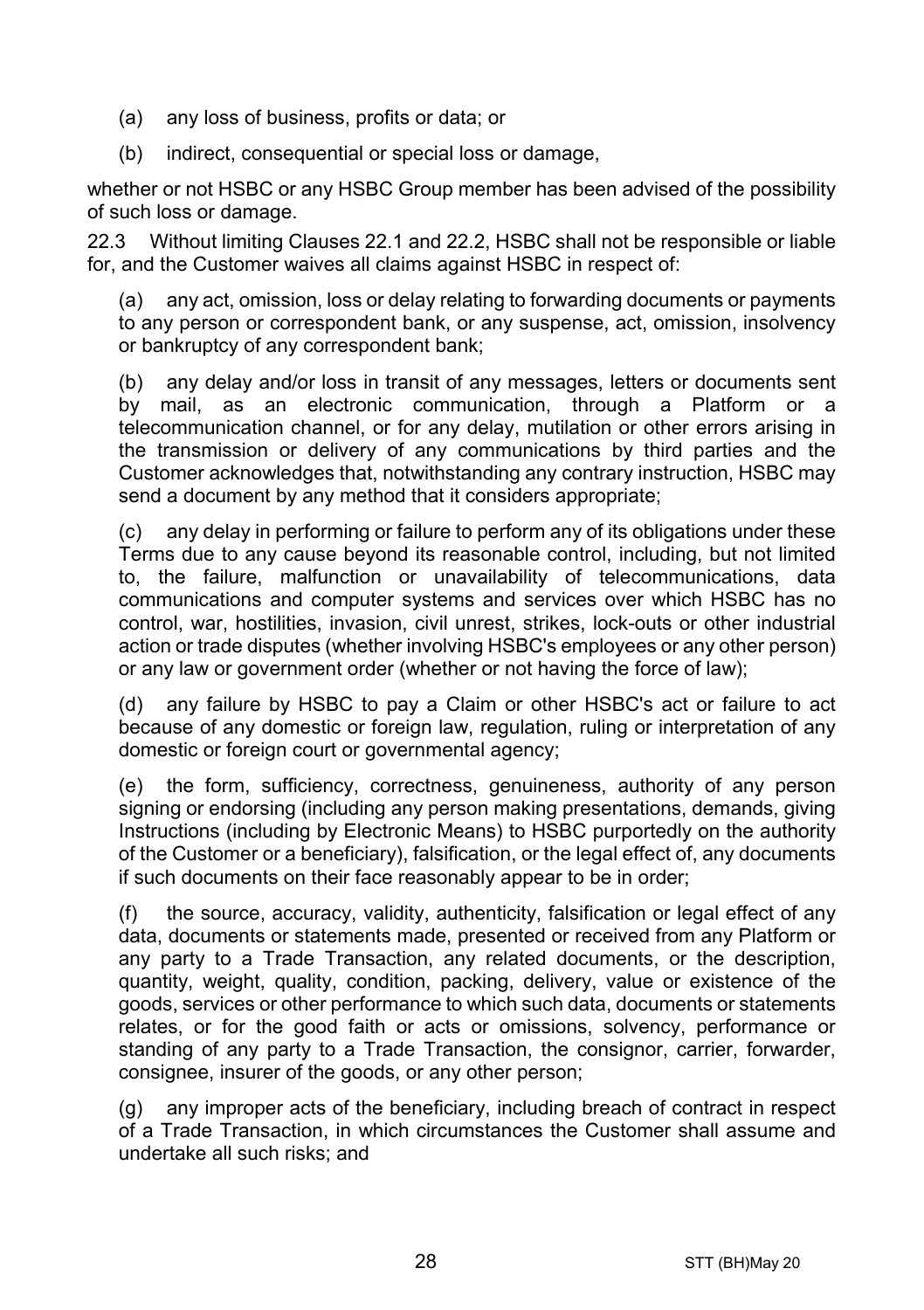(h) the Customer acting or relying on any advice received from HSBC whether or not such advice was requested by the Customer.

22.4 If HSBC uses the services of another party, correspondent bank, agent or Platform for the purposes of issuing an Instrument or Documentary Credit, making payment, handling Goods or Documents or for any other purpose to support the services contemplated by these Terms, HSBC shall do so for the Customer's account and at the Customer's risk and HSBC shall assume no liability or responsibility should any instructions which HSBC gives to any such other party not be carried out even if the choice of such other party was HSBC's. Additionally, HSBC shall not be liable for any act, failure to act, default, suspension, bankruptcy or insolvency of such other party.

22.5 Where HSBC performs a review of any Document at the request of the Customer, such review is indicative only and not final or conclusive and HSBC shall not be responsible or liable for, and the Customer waives all claims against HSBC in respect of, an omission by or failure of HSBC to identify any discrepancies during any such review.

22.6 Where HSBC agrees to advise a Documentary Credit or any Instrument which is not issued by a bank or present any Document in respect of, or otherwise handle, such Documentary Credit or Instrument, the Customer acknowledges and agrees that:

(a) such Documentary Credit or Instrument may not be an independent third party undertaking and may not quarantee payment by the issuer or applicant;

(b) the applicable ICC Rules may not address, cover or extend to such type of Documentary Credit or Instrument;

(c) HSBC may not be able to pursue the issuer for payment in the same manner as it would be able to in respect of a Documentary Credit or Instrument issued by a bank; and

(d) the Customer should seek independent legal advice,

and the Customer assumes all such risks and waives all claims against HSBC for losses, damages, costs, fees, claims, actions or demands with respect to such Documentary Credit or Instrument including any claims that HSBC failed to alert the Customer that it was advising such type of Documentary Credit or Instrument, failed to pay such Documentary Credit or Instrument in the manner of a Documentary Credit or Instrument issued by a bank, or failed to collect payment from the issuer of such Documentary Credit or Instrument.

22.7 Subject to the provisions above, where any liability of HSBC or any HSBC Group member to the Customer (or any of its affiliates) arises under these Terms or in connection with any Trade Service, such liability shall not exceed USD 1,000,000 in aggregate in any calendar year.

## <span id="page-28-0"></span>**23. DISCLOSURE, CONFIDENTIALITY AND PRIVACY**

23.1 Without limiting any other terms between the Customer and HSBC or any HSBC Group member, HSBC is authorised: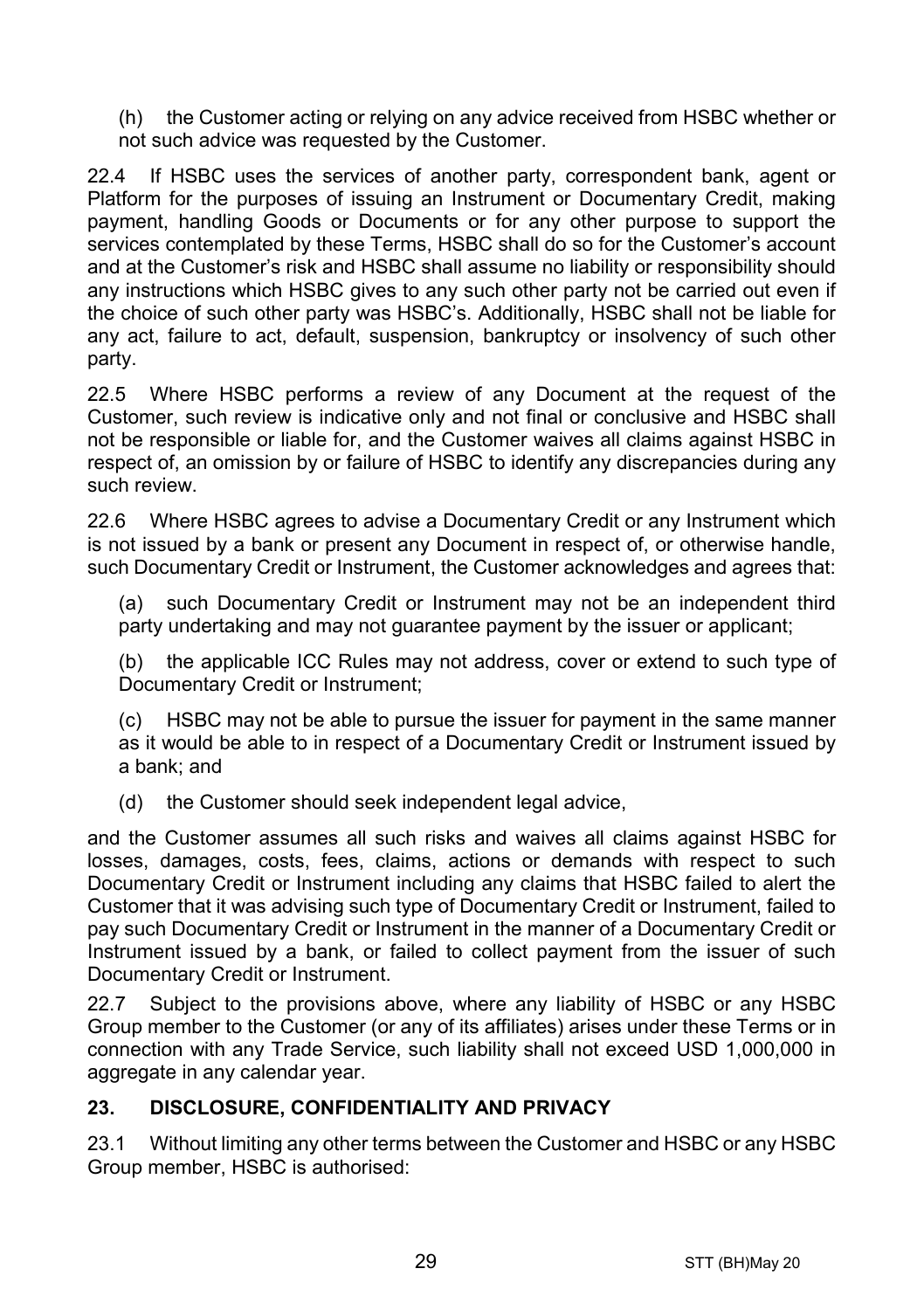<span id="page-29-0"></span>(a) to appoint any other person as its correspondent, nominee or agent in connection with these Terms and any Trade Service and HSBC may delegate any of its powers under these Terms or a Trade Service to such person;

(b) to notify any other person of its interest in any Documents, Goods or proceeds of sale; and

(c) to transfer and disclose any Customer Information to the following recipients (who may also process, transfer and disclose such Customer Information):

(i) any HSBC Group member and any of its or their officers, directors, employees, professional advisors, insurers, brokers, auditors, partners, subcontractors, correspondents, nominees, agents, delegates, service providers (including External Providers and Platforms) and associates;

(ii) any Authorities;

(iii) anyone acting on the Customer's behalf, payment recipients, beneficiaries, account nominees, intermediary, correspondent and agent banks, clearing houses, clearing or settlement systems, market counterparties, upstream withholding agents, swap or trade repositories, stock exchanges, and companies in which the Customer has an interest in securities (where such securities are held by HSBC for the Customer);

(iv) any person or entity who acquires (or may acquire) an interest in or assumes (or may assume) risk in or in connection with any Trade Service;

(v) any other financial institutions, credit reference agencies or credit bureaus, for obtaining or providing credit references; and/or

(vi) any person or entity in connection with any HSBC Group business transfer, disposal, merger or acquisition, wherever located, including in jurisdictions which do not have data protection laws that provide the same level of protection as the jurisdiction in which the Trade Service is supplied,

including where the recipient of any such appointment, notification, transfer or disclosure is located outside of the relevant Governing Jurisdiction.

23.2 HSBC will not be liable for the acts or omissions of any External Provider as to the collection, use or disclosure by that External Provider of Customer Information.

23.3 Where the Customer has given HSBC information about natural persons (such as authorised signatories), the Customer confirms that those natural persons have authorised the Customer to do so (and to receive any data protection notices on their behalf) and have consented to HSBC's collection, use, storage, processing, transfer and disclosure of their Personal Data and data for the purpose of HSBC carrying out any action contemplated by these Terms or providing a Trade Service to or for the Customer.

23.4 The Customer shall ensure that any information that the Customer asks HSBC to forward to third parties is complete, accurate and will not give rise to any claim against HSBC (including any claim in defamation, in relation to privacy, banking secrecy or data protection or for infringement of any other third party rights) and the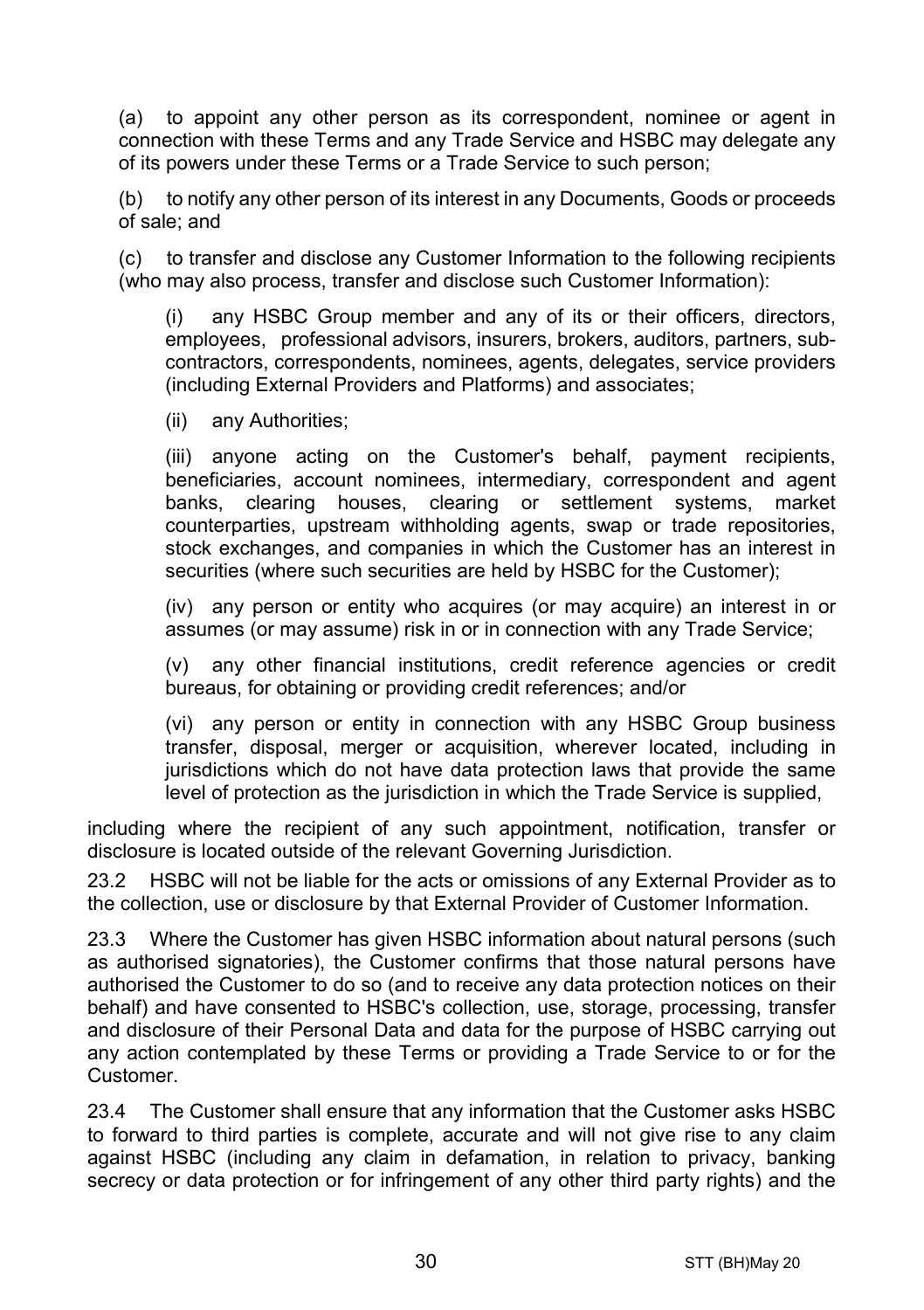Customer confirms and represents that it has obtained the requisite consent and/or waiver (where required) for HSBC to forward such information.

## **24. MISCELLANEOUS**

24.1 Other than a Trade Service which has been provided on an irrevocable or committed basis, HSBC may at any time withdraw a Trade Service or refuse to provide a Trade Service in its absolute discretion.

24.2 Any waiver, release or consent by HSBC under or in respect of these Terms or a Trade Service will only be effective if made in writing (which may be made through a Platform).

24.3 HSBC may at any time change these Terms by providing the Customer with at least 30 days' written notice and any Trade Service requested on or after the effective date in such notice shall be subject to the amended Terms.

24.4 HSBC is authorised to take such steps and to make such payments as it considers necessary, at the cost of the Customer, to remedy any default by the Customer in respect of its obligations under these Terms or any Trade Service.

24.5 Neither HSBC's failure to exercise, nor HSBC's delay in exercising, any of its rights or remedies under these Terms or in respect of a Trade Service shall operate as a waiver of any such right or remedy, nor shall any single or partial exercise of any right or remedy prevent any further or other exercise of any other right or remedy.

24.6 The Customer may not assign or transfer any of its rights or obligations under these Terms or a Trade Service. HSBC may assign, transfer or create security over any of its rights under or in respect of these Terms or a Trade Service without restriction or notice.

24.7 Without prejudice to Claus[e 20](#page-24-0) (*[INSTRUCTIONS](#page-24-0)*), any notices by the Customer in connection with these Terms or a Trade Service must be given to HSBC in writing at the address of HSBC most recently advised by HSBC to the Customer. HSBC may give notice to the Customer in person, by telephone or facsimile, by post, through a Platform or, if agreed by the Customer, through another electronic channel at the address or number most recently notified by the Customer to HSBC. A notice sent by post will be deemed to have been received 7 calendar days after posting if within the same country, or 15 calendar days after posting if cross border.

24.8 Each of the provisions of these Terms is severable and distinct from the others and, if one or more of such provisions is or becomes illegal, invalid or unenforceable, the remaining provisions shall not be affected in any way.

24.9 If the Customer includes two or more persons, the obligations and liabilities of these persons under or in respect of a Trade Service and these Terms shall be joint and several.

24.10 Nothing in these Terms shall be deemed to create any partnership, joint venture or relationship of principal and agent between HSBC and the Customer or create or give rise to any fiduciary relationship of any nature.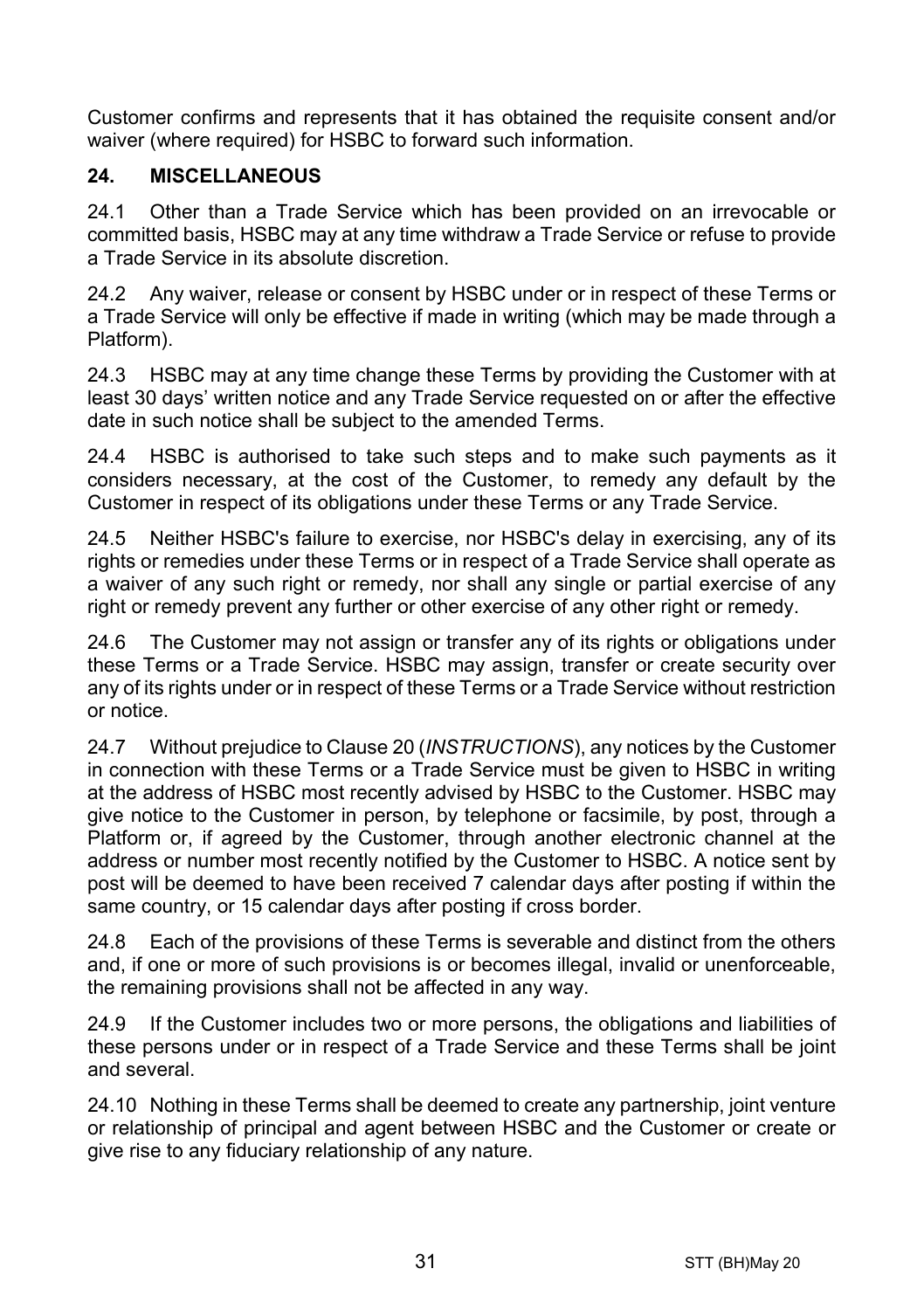24.11 To the extent permitted by the laws of the Governing Jurisdiction, the Customer irrevocably waives any right of sovereign immunity from suit, jurisdiction or adjudication (including in respect of pre-judgement interim relief and execution of any judgement) that it may have in the Governing Jurisdiction or otherwise, whether that immunity relates to itself or to any commercial or non-commercial assets (including land, bank accounts or other assets held in the name of a diplomatic mission or otherwise or belonging to the Customer's central bank or other monetary authority).

24.12 These Terms are for the benefit of the Customer, HSBC and each HSBC Group member, and are not intended to benefit any other third party or be enforceable by any other third party. Any rights of HSBC to bring to an end or change these Terms or any contract to which they form part are not subject to the consent of any other third party.

# **25. GOVERNING LAW AND JURISDICTION**

25.1 For the purposes of a Trade Service:

(a) that Trade Service and these Terms will be governed by the laws of the Governing Jurisdiction; and

(b) the courts of the Governing Jurisdiction shall have non-exclusive jurisdiction to settle any disputes that may arise out of, or in connection with, that Trade Service and these Terms, their interpretation or any non-contractual obligations arising from or connected with them.

25.2 If a process agent is specified in an Application or Facility Agreement in respect of a Trade Service, service of any legal process on the person whose name and address is specified in such Application or Facility Agreement shall constitute service on the Customer.

25.3 If no process agent has been appointed by the Customer, upon request from HSBC the Customer will, within five Business Days, appoint a process agent (with an office in the Governing Jurisdiction) for service of all legal process relating to these Terms and the relevant Trade Service on the Customer and the Customer will notify the process agent's address to HSBC. If the Customer does not do this, HSBC may appoint a process agent on the Customer's behalf and at its expense and shall, as soon as practicable, notify the Customer of such appointment.

# **SECTION 7 – DEFINITIONS AND INTERPRETATION**

## **26. DEFINITIONS AND INTERPRETATION**

26.1 In these Terms:

**Application** means an application, instruction or request by the Customer for a Trade Service (whether for itself or for another person) using an application form, or pursuant to the terms of a Facility Agreement or made using a Platform.

**Authorities** includes any judicial, administrative, public or regulatory body (including any self-regulatory body), any government, any tax authority, any securities or futures exchange, any court, any central bank or law enforcement body, or any of their agents, with jurisdiction (direct or indirect) over any part of the HSBC Group at any time.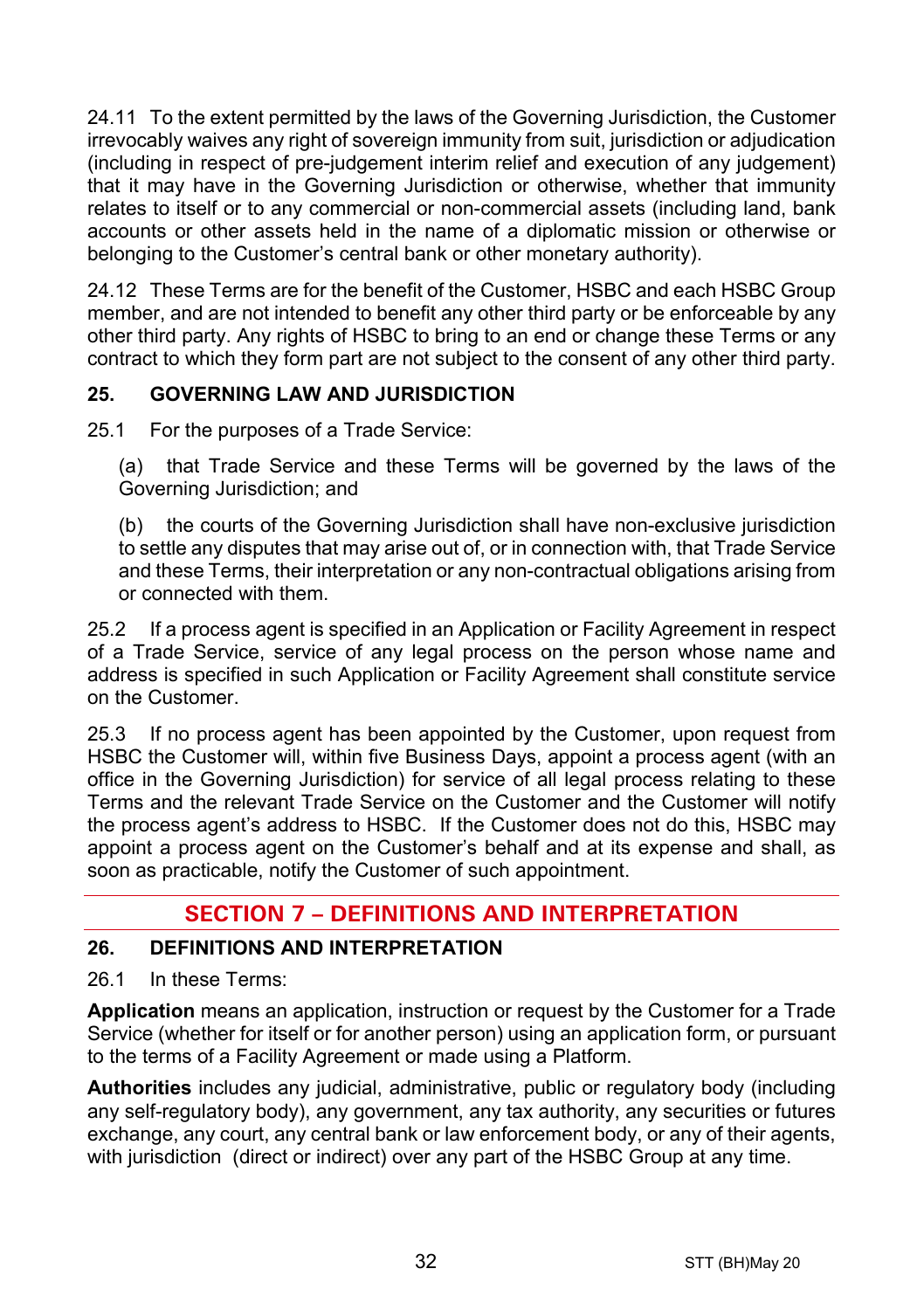**Back-to-Back Documentary Credit** has the meaning given to it in Clause [3.14](#page-5-0) (*[DOCUMENTARY CREDITS](#page-3-0)*).

**Business Day** means, in respect of a Trade Service, a day on which banks are open for general business in the Governing Jurisdiction.

**Cash Collateral** has the meaning given to it in Clause [10](#page-14-1) (*[CASH COLLATERAL](#page-14-1)*).

**Claim** means any demand, request for payment or for acceptance and payment, claim, presentation or drawing made in respect of a Trade Service by a beneficiary, the Customer or any other person.

**Collection** means a collection transaction in respect of the handling of Documents where HSBC may act as either a remitting bank, collecting bank or presenting bank.

**Compliance Action** has the meaning given to it in Clause [19](#page-22-0) (*[COMPLIANCE WITH](#page-22-0)  [LAWS AND SANCTIONS](#page-22-0)*).

**Country Conditions** means HSBC's additional terms and conditions for the country in which the HSBC entity providing the relevant Trade Service is located.

**Customer** means the person who requests the relevant Trade Service and with whom HSBC contracts with respect to the provision of that Trade Service (and, without limitation, as may be specified in the relevant Application). If HSBC provides a Trade Service to a person that is not a customer of HSBC, references in these Terms to the "Customer" shall apply to that person even though that person is not a customer of HSBC.

**Customer Information** means any Personal Data, confidential information, and/or Tax Information (including accompanying statements, waivers and consents) of either the Customer, or a person or entity whose information (including any Personal Data or Tax Information) which the Customer provides, or which is provided on the Customer's behalf, to any HSBC Group member in connection with the provision of any Trade Service.

**Customer Liabilities** means at any time:

(a) all liabilities of the Customer to HSBC or any HSBC Group member (including arising under or in connection with any Trade Service and these Terms) incurred in any currency and in any capacity and whether present or future, actual or contingent, direct or indirect, or incurred alone or jointly with any other person;

(b) interest on such liabilities (both before and after any demand or judgment) to the date on which HSBC or any such HSBC Group member receives payment, at the rates payable by the Customer or which would have been payable but for any circumstances which restricts payment;

(c) any costs and expenses incurred by HSBC or any HSBC Group member in making payment under or in respect of a Trade Service on behalf of the Customer (but without HSBC being under any obligation to do so) as a result of failure by the Customer to make such payment when due or demanded; and

(d) all costs and expenses (including legal fees on a full indemnity basis) of HSBC or any HSBC Group member in perfecting or enforcing its rights under or in respect of a Trade Service and these Terms.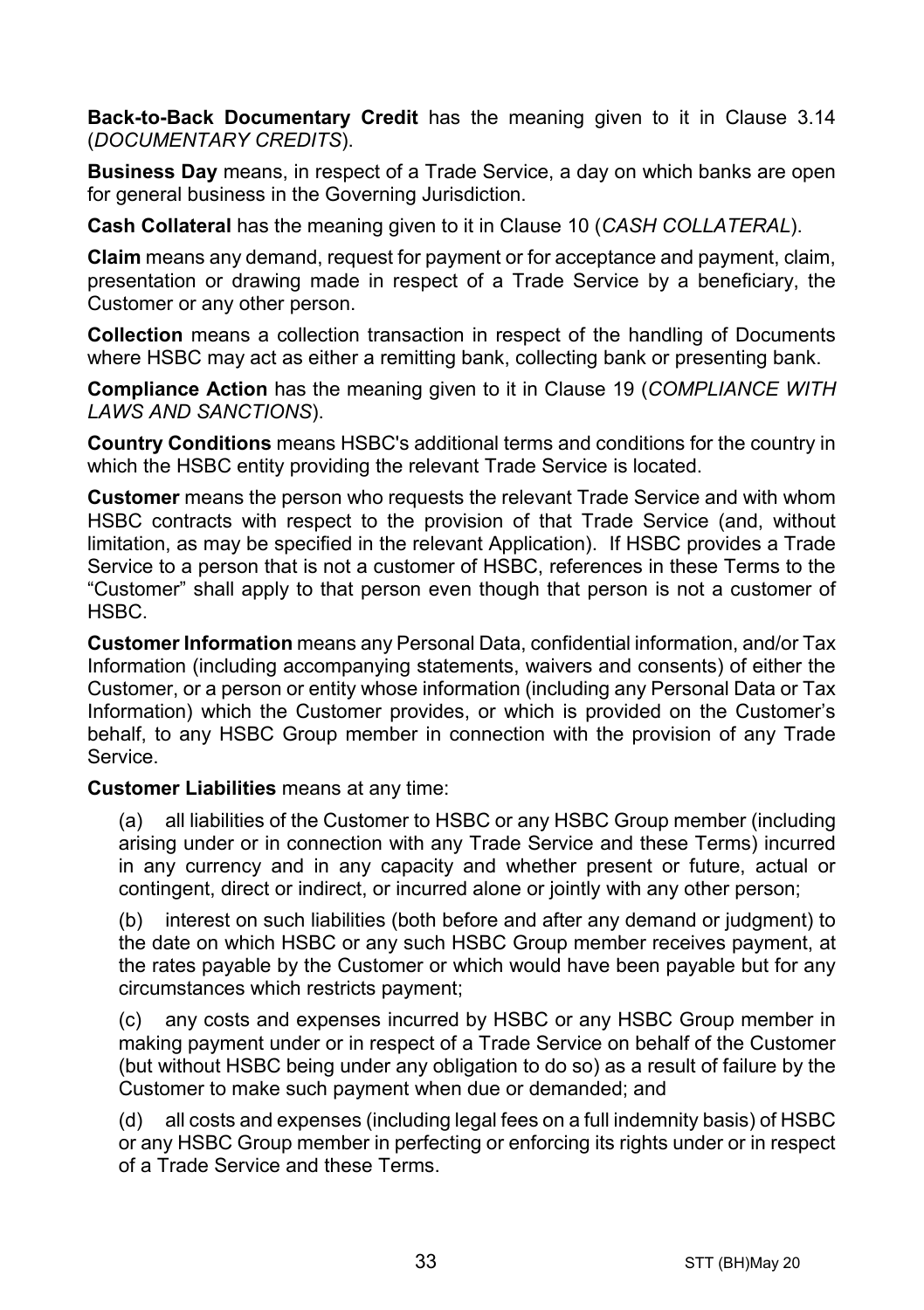**Documentary Credit** means a documentary credit or letter of credit or any commitment to issue a documentary credit or letter of credit (including any extension. renewal or amendment of the same).

**Documents** means any drafts, bills of exchange, promissory notes, cheques, documents of title, certificates, invoices, statements, transport documents, insurance policies, warehouse warrants, warehouse receipts or any other similar instruments relating to a Trade Transaction in respect of which HSBC has provided Trade Service(s) to the Customer.

**Electronic Means** has the meaning given to it in Clause [20](#page-24-0) (*[INSTRUCTIONS](#page-24-0)*).

**Exchange Rate** means HSBC's spot rate of exchange (or if HSBC does not have an available spot rate of exchange for the relevant currency, any other publicly available spot rate of exchange selected by HSBC) for the purchase of the required currency in the relevant foreign exchange market at the relevant time using the currency in which the relevant payment was paid (where any such spot rate of exchange shall be selected by HSBC acting reasonably in the circumstances).

**External Provider** means a person (other than HSBC) that makes any Platform available to HSBC and/or the Customer.

**External Terms and Conditions** means any agreement which is entered into between an External Provider and either HSBC or the Customer setting out the terms and conditions applicable to HSBC's or the Customer's use of a Platform.

**Facility Agreement** means a letter or agreement between the Customer and HSBC pursuant to which HSBC agrees to provide to the Customer a facility in respect of Trade Services.

**Finance** means discounting, negotiating, purchasing, prepaying, early paying or endorsing a Document (whether or not drawn under a Documentary Credit or Collection) or Documentary Credit and **Financed** and **Finances** shall be construed accordingly. For the avoidance of doubt, **Finance** does not include a Trade Finance Loan.

**Goods** means the goods or products which are the subject of a Trade Transaction in respect of which HSBC has provided Trade Service(s) to the Customer.

**Governing Jurisdiction** means the jurisdiction in which the relevant HSBC entity providing the Trade Service is located or such other jurisdiction agreed in writing between the Customer and HSBC or specified in the relevant Country Conditions.

**HSBC** means the HSBC Group member (or, if applicable, the branch of such HSBC Group member) providing the relevant Trade Service, and its successors and assigns and, where the context permits, includes any person appointed by HSBC under Clause [23.1\(a\)](#page-29-0) (*[DISCLOSURE, CONFIDENTIALITY AND PRIVACY](#page-28-0)*).

**HSBC Group** means HSBC Holdings plc and its subsidiaries and affiliates from time to time.

**ICC** means the International Chamber of Commerce.

**Increased Costs** means a reduction in the rate of return from a Trade Service or on HSBC's overall capital, an additional or increased cost or a reduction of any amount due and payable under these Terms or in respect of a Trade Service, which is incurred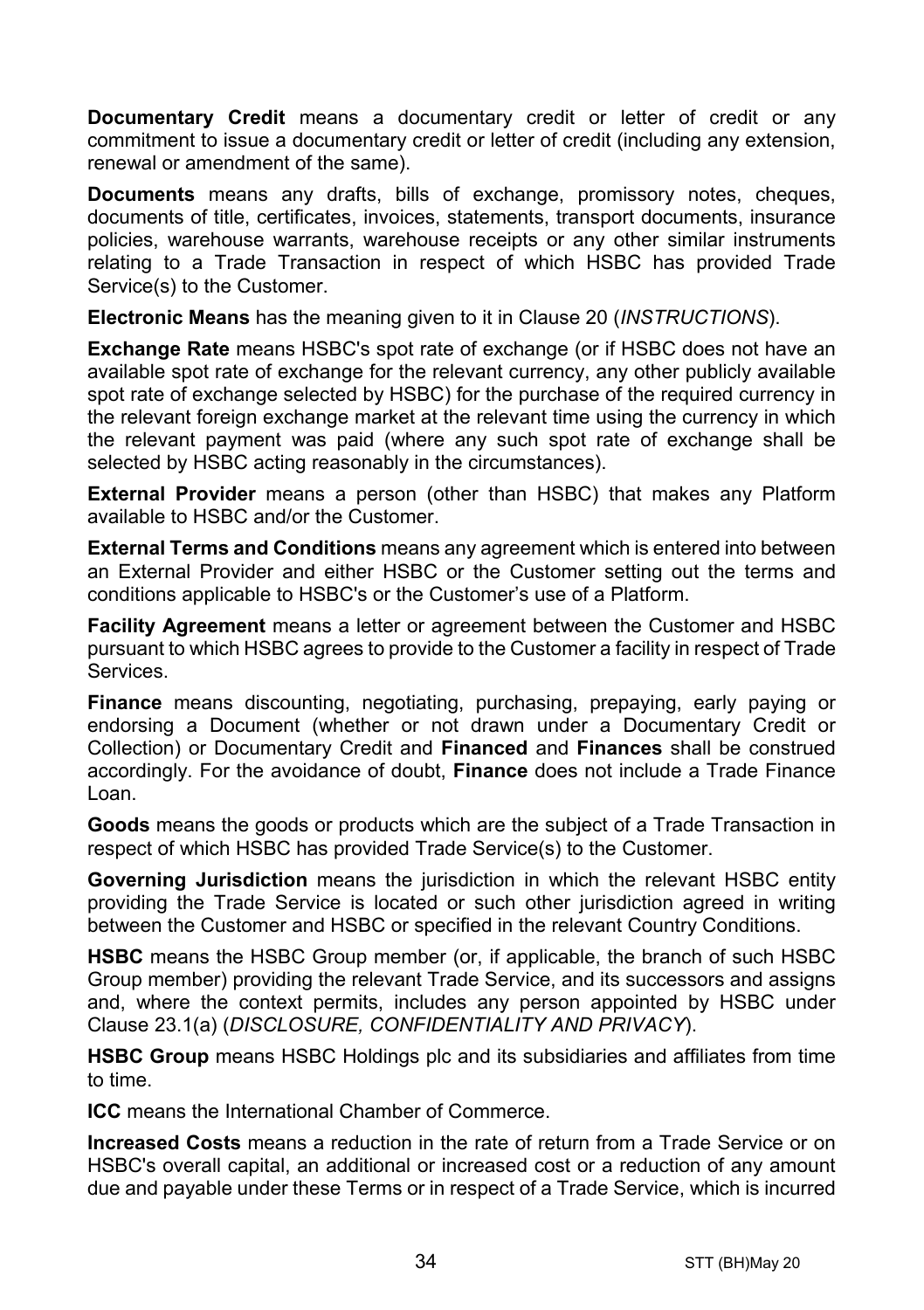or suffered by HSBC to the extent that it is attributable to HSBC performing its obligations under these Terms or a Trade Service.

**Indemnified Party** has the meaning given to it in Claus[e 9](#page-13-0) (*[REIMBURSEMENT AND](#page-13-0)  [INDEMNITY](#page-13-0)*).

**Instruction** has the meaning given to it in Clause [20](#page-24-0) (*[INSTRUCTIONS](#page-24-0)*).

**Instrument** means any SBLC, demand guarantee (including an avalisation, coacceptance or acceptance of a Document), bond, counter-guarantee, counter-SBLC, or similar independent payment obligation (including any extension, renewal or amendment of the same).

**Losses** has the meaning given to it in Clause [9](#page-13-0) (*[REIMBURSEMENT AND](#page-13-0)  [INDEMNITY](#page-13-0)*).

**Master Documentary Credit** has the meaning given to it in Clause [3.14](#page-5-0) (*[DOCUMENTARY CREDITS](#page-3-0)*).

**Personal Data** means any information relating to an individual from which such individual can be identified, including sensitive personal data, name(s), residential address(es), contact information, age, date of birth, place of birth, nationality, citizenship, personal and marital status.

**Platform** means any electronic platform (a) used by HSBC, the Customer or any other person for giving or receiving any Instruction, Claim or other communication in relation to any Trade Service, and/or (b) used by HSBC or any other person for issuing or providing any Trade Service, and shall include HSBCnet.

**Recourse Event** means in respect of a Trade Service:

(a) any misrepresentation, alleged or actual fraud, illegality or unauthorised act of the Customer and/or any other party to the Trade Transaction;

(b) any alleged or actual invalidity, non-compliance or unenforceability of the Documentary Credit, SBLC, Document(s) or Trade Transaction (as applicable); or

(c) any injunction, court order, law, regulation or Sanctions which restrict any payment (whether to or from HSBC and/or not subsequently discharged).

**SBDC** means a standby documentary credit.

**SBLC** means a standby letter of credit (which includes an SBDC).

**Sanction** has the meaning given to it in Clause [19](#page-22-0) (*[COMPLIANCE WITH LAWS AND](#page-22-0)  [SANCTIONS](#page-22-0)*).

**Security Agreement** means any document creating security or quasi-security over any of the Customer's rights and/or assets in support of any obligations which the Customer may have to any HSBC Group member from time to time.

**Tariff Book** means, if applicable in the relevant jurisdiction, HSBC's tariff book setting out HSBC's fees, commissions, interest rates and other rates for Trade Services as is available upon request by the Customer and/or can be accessed online.

**Tax** includes goods and services tax, value added tax, sales tax, stamp duty or any tax, levy, impost, deduction, charge, rate, duty, compulsory loan or withholding which is levied or imposed by a government agency, and any related interest, penalty,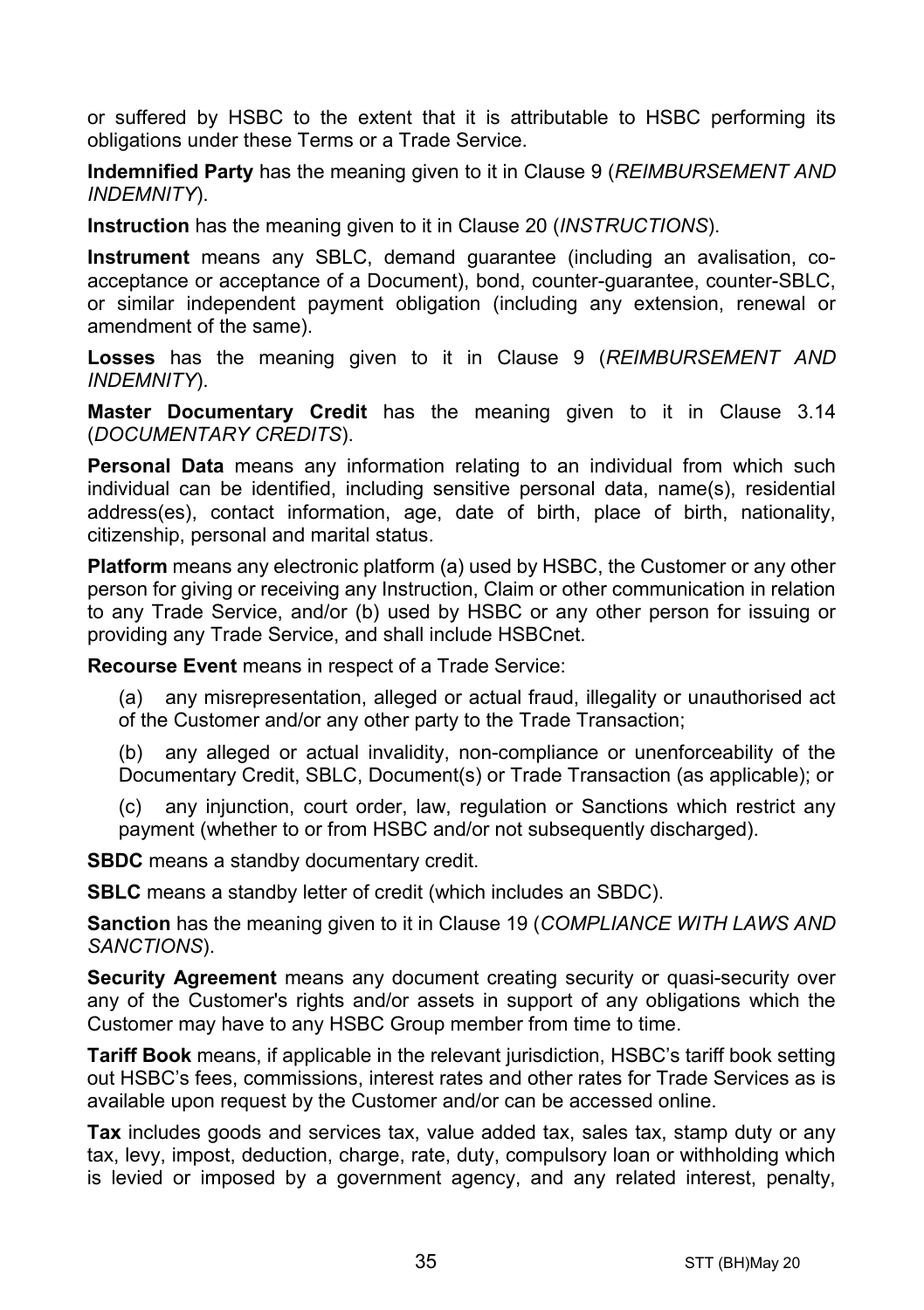charge, fee or other amount (but does not include tax on the overall net income of HSBC).

**Tax Information** means any documentation or information (and accompanying statements, waivers and consents) relating, directly or indirectly, to the Customer's tax status and the tax status of any owner, "controlling person", "substantial owner" or beneficial owner of the Customer.

**Trade Finance Loan** means a loan, advance, credit or other financial accommodation provided by HSBC to the Customer in respect of a Trade Transaction.

#### **Trade Service** includes:

(a) the issue of a Documentary Credit and instructing any advising bank, nominated bank or confirming bank in relation to such Documentary Credit;

(b) acting as the advising bank, nominated bank or confirming bank (on a disclosed or undisclosed basis) in relation to a Documentary Credit;

(c) the issue of an Instrument and/or instructing any correspondent bank in relation to, and issuing an counter-guarantee, counter-SBLC or indemnity in respect of, an Instrument;

(d) acting as the advising bank, confirming bank or correspondent bank in relation to an Instrument;

- (e) the handling of a Documentary Credit, Instrument or Document;
- (f) Collections;
- (g) the provision of any Finance;
- (h) the provision of a Trade Finance Loan;

(i) the issue of a letter of indemnity or shipping guarantee and/or the signing, endorsement or release of any Transport Document;

- (j) the release of Documents;
- (k) any other service or product relating to a Trade Transaction provided,

by HSBC to, at the request of, or in respect of the Customer.

**Trade Transaction** means a transaction involving the sale or purchase by the Customer of goods or services from/to a third party, and includes any contract(s) on which such transaction may be based.

**Transport Documents** has the meaning given to it in Clause [8](#page-12-0) (*[APPLICATIONS FOR](#page-12-0)  [RELEASE OF GOODS, SHIPPING GUARANTEES AND](#page-12-0) LETTERS OF INDEMNITY*).

**USD** means the lawful currency of the United States of America.

26.2 Unless contrary indication appears, any reference in these Terms to:

an **Application** or **Trade Service** (and any reference in an Application to a **Trade Service**) includes (where applicable) the contract created between the Customer and HSBC by HSBC accepting that Application by providing or undertaking that Trade Service;

(a) the **Customer**, **HSBC** or any other person shall be construed so as to include its successors in title, permitted assigns and permitted transferees to, or